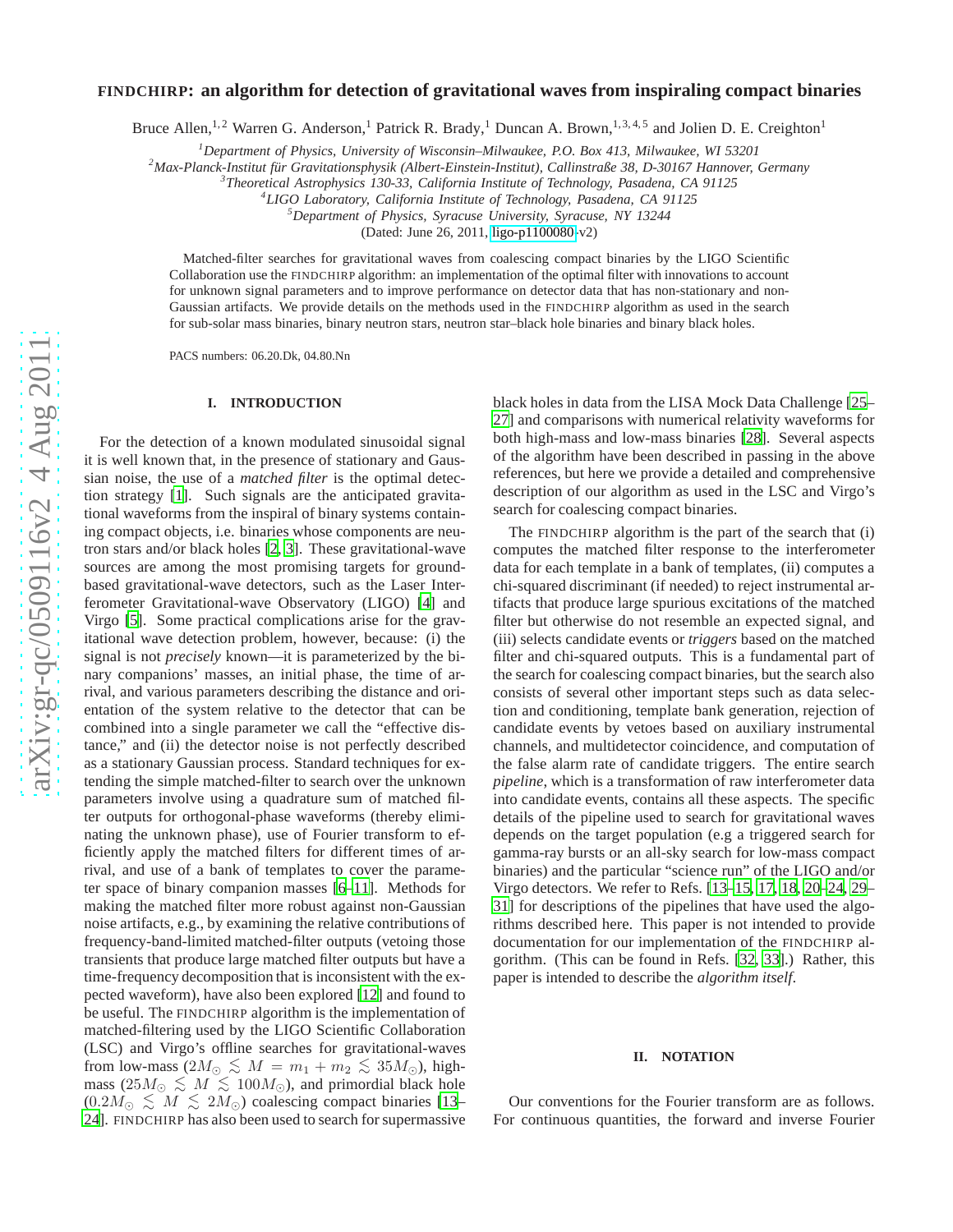transforms are given by

$$
\tilde{x}(f) = \int_{-\infty}^{\infty} x(t)e^{-2\pi i f t} dt
$$
\n(2.1a)

and

$$
x(t) = \int_{-\infty}^{\infty} \tilde{x}(f) e^{2\pi i f t} df
$$
 (2.1b)

respectively, so  $\tilde{x}(f)$  is the Fourier transform of  $x(t)$ . If these continuous quantities are discretized so that  $x[j] = x(j\Delta t)$ where  $1/\Delta t$  is the sampling rate and  $j = 0, \ldots, N - 1$  are N sample points, then the discretized approximation to the forward and inverse Fourier transforms are

$$
\tilde{x}[k] = \Delta t \sum_{j=0}^{N-1} x[j] \mathrm{e}^{-2\pi i jk/N} \tag{2.2a}
$$

and

$$
x[j] = \Delta f \sum_{k=0}^{N-1} \tilde{x}[k] e^{+2\pi i j k/N}
$$
 (2.2b)

where  $\Delta f = 1/(N\Delta t)$  and  $\tilde{x}[k]$  is an approximation to the value of the continuous Fourier transform at frequency  $k\Delta f$ :  $\tilde{x}[k] \approx \tilde{x}(k\Delta f)$  for  $0 \leq k \leq \lfloor N/2 \rfloor$  and  $\tilde{x}[k] \approx \tilde{x}((k N|\Delta f|$  for  $|N/2| < k < N$  (negative frequencies). Here  $|a|$  means the greatest integer less than or equal to a. The DC component is  $k = 0$  and, when N is even,  $k = N/2$ corresponds to the Nyquist frequency.

Notice that our convention is to have the Fourier components  $\tilde{x}[k]$  normalized so as to have the same units as the continuous Fourier transform  $\tilde{x}(f)$ , i.e., the discretized versions of the continuous forward and inverse Fourier transforms carry the normalization constants  $\Delta t$  and  $\Delta f$  respectively. Numerical packages instead compute the discrete Fourier transform (DFT):

<span id="page-1-0"></span>
$$
y[k] = \sum_{j=0}^{N-1} x[j] e^{\mp 2\pi i jk/N}
$$
 (2.3)

where the minus sign in the exponential refers to the forward DFT and the positive sign refers to the *reverse*<sup>1</sup> DFT. The DFT is efficiently implemented via the fast Fourier transform (FFT) algorithm. Thus, it is important to write the most computationally-sensitive equation in the form of Eq. [\(2.3\)](#page-1-0) so that this computation can be done most efficiently.

Throughout this paper we will reserve the indices  $j$  to be a time index (which labels a particular time sample),  $k$  to be a frequency index (which labels a particular frequency bin),  $m$  to be an index over a bank of templates, and  $n$  to be an index over analysis segments. Thus, for example, the quantity  $z_{m,n}[j]$  will be the jth sample of analysis segment n of the matched filter output for the *m*th template, and  $\tilde{z}_{m,n}[k]$  will be the kth frequency bin of the Fourier transform of the matched filter output for the same template and analysis segment.

## <span id="page-1-1"></span>**III. WAVEFORM**

For first-generation gravitational-wave detectors (such as Initial LIGO), the gravitational wave-signal from a compact binary inspiral waveform can be accurately modelled by the restricted post-Newtonian waveform [\[34\]](#page-16-1) below approximately  $M \sim 12 M_{\odot}$  [\[35](#page-16-2)]. At higher masses, resummation techniques such as the Effective One Body (EOB) waveforms better reproduce the waveforms computed by numerically solving the full non-linear Einstein equations [\[36,](#page-16-3) [37](#page-16-4)]. In either case, the two polarizations of the gravitational wave produced by such a system exhibit a monotonically-increasing frequency and amplitude as the orbit radiates away energy and decays. The waveform, often called a *chirp* waveform, is given by

$$
h_{+}(t) = -\frac{1+\cos^{2} \iota}{2} \left(\frac{G\mathcal{M}}{c^{2}D}\right) \left(\frac{t_{c}-t}{5G\mathcal{M}/c^{3}}\right)^{-1/4}
$$

$$
\times \cos[2\phi_{c} + 2\phi(t - t_{c}; \mathcal{M}, \mu)], \qquad (3.1a)
$$

$$
h_{\times}(t) = -\cos\iota\left(\frac{G\mathcal{M}}{c^{2}D}\right) \left(\frac{t_{c}-t}{5G\mathcal{M}/c^{3}}\right)^{-1/4}
$$

$$
\times \sin[2\phi_c + 2\phi(t - t_c; M, \mu)] \tag{3.1b}
$$

where D is the distance from the source,  $\iota$  is the angle between the direction to the observer and the angular momentum axis of the binary system,  $\mathcal{M} = \mu^{3/5} M^{2/5} = \eta^{3/5} M$  (where  $M = m_1 + m_2$  is the total mass of the two companions, the reduced mass is  $\mu = m_1 m_2 / M$ , and  $\eta = \mu / M$ ) is the *chirp mass*, and  $\phi(t - t_c; M, \mu)$  is the orbital phase of the binary (whose evolution also depends on the masses of the binary companions) [\[38,](#page-16-5) [39\]](#page-16-6). Here,  $t_c$  and  $\phi_c$  are the time and phase of the binary coalescence when the waveform is terminated, known as the *coalescence time* and *coalescence phase*.

The coalescence phase and time may lack a formal definition (as in the case of numerical waveforms), however for a *detection* algorithm, the formal definition of the coalesence time is not critical, as long as any offset caused by the choice of coalesence time is constant between the detectors in the network. For restricted post-Newtonian waveforms, we define  $t_c$  to be the time at which the gravitational-wave frequency becomes infinite within the post-Newtonian formalism. The Initial LIGO science runs (S1–S5) used the secondpost-Newtonian waveform, whereas the Enhanced LIGO (S6) analysis use post-Newtonial waveforms computed to third and a half order. In this paper we illustrate the FINDCHIRP algorithm using second-order post-Newtonian waveforms. The extension of the algorithm to EOB waveforms (and other waveforms computed in the time domain) is described in Appendix [A](#page-11-0) and the extension to higher post-Newtonian orders is described in Appendix [E.](#page-14-0)

The gravitational wave strain induced in a particular detector depends on the detector's antenna response to the two polarizations of the gravitational waveform. The induced strain on the detector is given by

$$
h(t+t_0) = F_{+}(\alpha, \delta, \psi, t+t_0)h_{+}(t+t_c) +
$$
  

$$
F_{\times}(\alpha, \delta, \psi, t+t_0)h_{\times}(t+t_c)
$$
 (3.2)

<sup>1</sup> We use the term *reverse* rather than *inverse* since the inverse DFT would include an overall normalization factor of 1/N.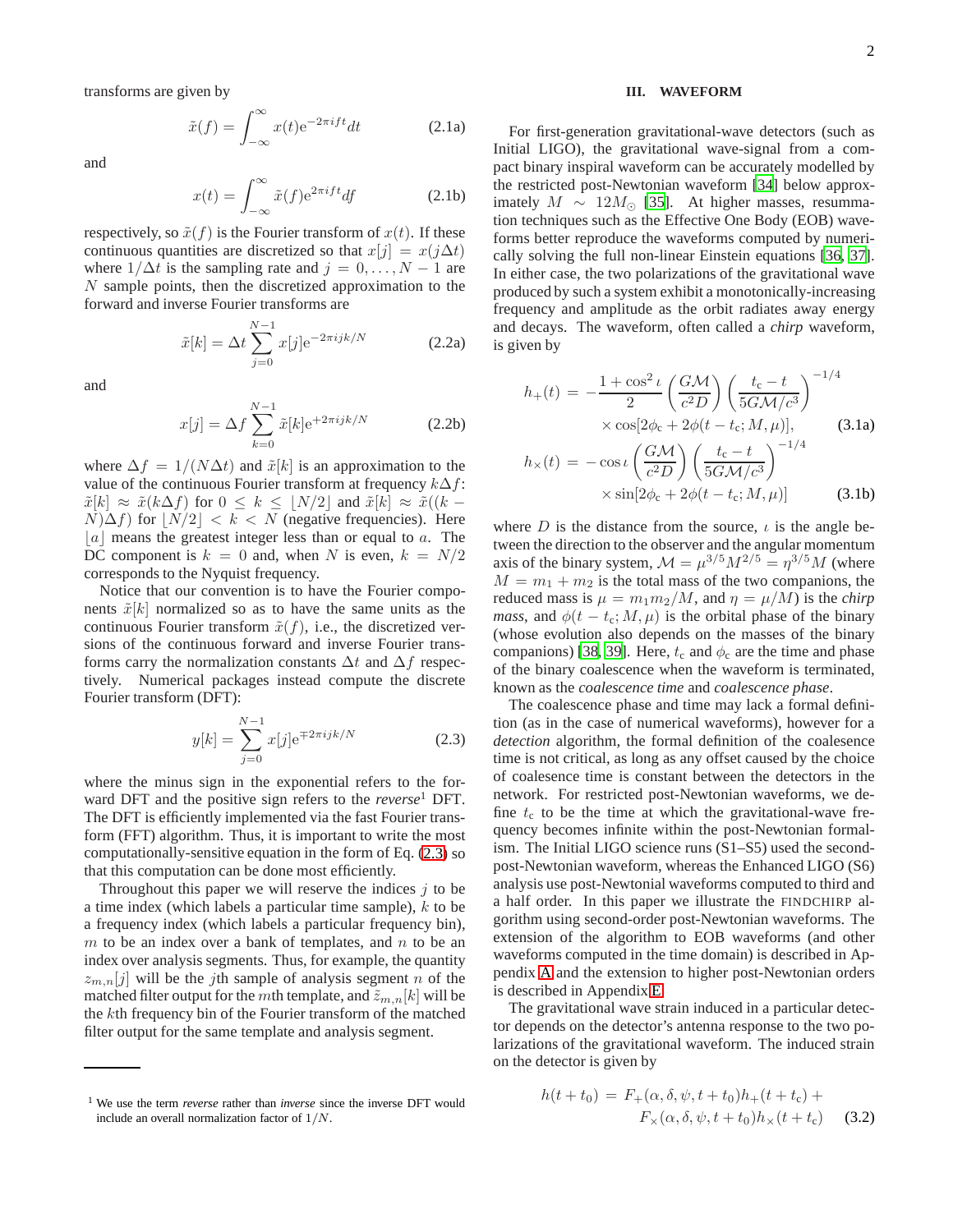where  $t_0$  is the *termination time* (the time at the detector at which the coalescence occurs, i.e., the detector time when the gravitational wave frequency, according to restricted post-Newtonian approximation, becomes infinite),  $t_0 - t_c$  is the propogation time from the source to the detector, and  $F_+$  and  $F_{\times}$  are the antenna response functions for the incident signal; these functions depend on the location of the source with respect to the reference frame of the detector, which is described by the right ascension and declination of the source,  $(\alpha, \delta)$ , and the arrival time at the detector,  $t_0$ , and on the polarization angle  $\psi$  [\[40\]](#page-16-7). The antenna response functions are very nearly constant in time over the duration of the short inspiral signal. Thus the strain on a particular detector can be written as

<span id="page-2-0"></span>
$$
h(t) = -\left(\frac{G\mathcal{M}}{c^2 D_{\text{eff}}}\right) \left(\frac{t_0 - t}{5G\mathcal{M}/c^3}\right)^{-1/4}
$$

$$
\times \cos[2\phi_0 + 2\phi(t - t_0; \mathcal{M}, \mu)] \qquad (3.3a)
$$

where  $\phi_0$  is the *termination phase* which is related to the coalescence phase by

$$
2\phi_0 = 2\phi_c - \arctan\left(\frac{F_\times}{F_+} \frac{2\cos\iota}{1 + \cos^2\iota}\right). \tag{3.3b}
$$

and

$$
D_{\text{eff}} = D \left[ F_+^2 \left( \frac{1 + \cos^2 \iota}{2} \right)^2 + F_\times^2 \cos^2 \iota \right]^{-1/2} \quad (3.3c)
$$

is the *effective distance* of the source. The effective distance of the source is related to the true distance of the source by several geometrical factors that relate the source orientation to the detector orientation. Because the location and orientation of the source are not likely to be known when filtering data from a single detector, is convenient to combine the geometric factors with the true distance to give a single observable, the effective distance. For an optimally-oriented source (one that is directly overhead and is orbiting in the plane of the sky) the effective distance is equal to the true distance; for sub-optimally-oriented sources the effective distance is greater than the true distance. (The location and distance can be estimated using three or more detectors, but we do not consider this here.)

Equation [\(3.3a\)](#page-2-0) gives a waveform that is used as a template for a matched filter. Since FINDCHIRP implements the matched filter via a Fast-Fourier Transform (FFT) correlation, it is beneficial to write the Fourier transform of the template and implement it directly rather than taking the FFT of the time-domain waveform of Eq. [\(3.3a\)](#page-2-0). A frequency-domain version of the waveform can be obtained via the stationary phase approximation [\[6](#page-15-5)**?** ]:

<span id="page-2-1"></span>
$$
\tilde{h}(f) = -\left(\frac{5\pi}{24}\right)^{1/2} \left(\frac{G\mathcal{M}}{c^3}\right) \left(\frac{G\mathcal{M}}{c^2 D_{\text{eff}}}\right) \left(\frac{G\mathcal{M}}{c^3}\pi f\right)^{-7/6} e^{-i\Psi(f;M,\mu)} = \left(\frac{1 \text{ Mpc}}{D_{\text{eff}}}\right) \mathcal{A}_{1 \text{ Mpc}}(M,\mu) f^{-7/6} e^{-i\Psi(f;M,\mu)} \tag{3.4a}
$$

where

<span id="page-2-2"></span>
$$
\mathcal{A}_{1 \text{ Mpc}}(M,\mu) = -\left(\frac{5}{24\pi}\right)^{1/2} \left(\frac{GM_{\odot}/c^2}{1 \text{ Mpc}}\right) \left(\frac{\pi GM_{\odot}}{c^3}\right)^{-1/6} \left(\frac{\mathcal{M}}{M_{\odot}}\right)^{-5/6},\tag{3.4b}
$$

$$
\Psi(f; M, \mu) = 2\pi f t_0 - 2\phi_0 - \pi/4
$$
  
+  $\frac{3}{128\eta} \left[ v^{-5} + \left( \frac{3715}{756} + \frac{55}{9} \eta \right) v^{-3} - 16\pi v^{-2} + \left( \frac{15293365}{508032} + \frac{27145}{504} \eta + \frac{3085}{72} \eta^2 \right) v^{-1} \right],$  (3.4c)

<span id="page-2-3"></span>
$$
v = \left(\frac{GM}{c^3}\pi f\right)^{1/3},\tag{3.4d}
$$

and  $\Psi$  has been written to second post-Newtonian order. This template waveform has been expressed in terms of several factors: (1) An overall distance factor involving the effective distance,  $D_{\text{eff}}$ —for a *template* waveform, we are free to choose this effective distance as convenient, and in the FINDCHIRP code it is chosen to be 1 Mpc. (2) A constant (in frequency) factor  $\mathcal{A}_{1 \text{ Mpc}}(M,\mu)$ , which has dimensions of  $(\text{time})^{-1/6}$ , that depends only on the total and reduced masses, M and

 $\mu$ , of the particular system. (3) The factor  $f^{-7/6}$  which does not depend on the system parameters. And (4) a phasing factor involving the phase  $\Psi(f; M, \mu)$  which is both frequency dependent and dependent on the system's total and reduced masses. We will see below that an efficient application of the matched filter will make use of this factorization of the stationary phase template.

In order to construct a waveform template we need to know how long the binary system will radiate gravitation waves in the sensitivity band of LIGO. A true inspiral chirp waveform would be essentially infinitely long, but the amount of time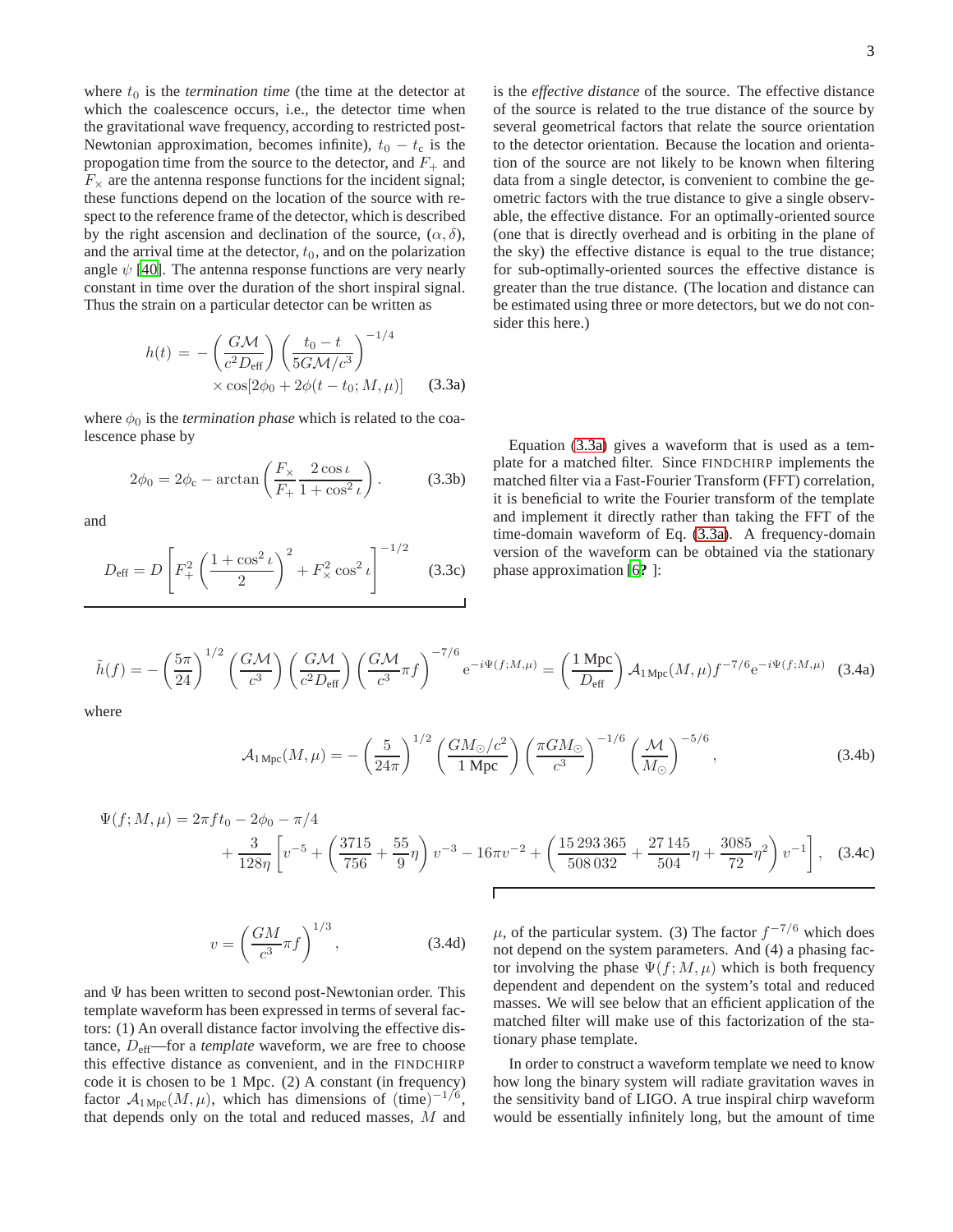that the binary system spends radiating gravitational waves with a frequency above some low frequency cutoff  $f_{\text{low}}$  is fi-

<span id="page-3-2"></span>
$$
T_{\text{chirp}} = \frac{5}{256\eta} \frac{GM}{c^3} \left[ v_{\text{low}}^{-8} + \left( \frac{743}{252} + \frac{11}{3} \eta \right) v_{\text{low}}^{-6} - \frac{32\pi}{5} v_{\text{low}}^{-5} + \left( \frac{3058673}{508032} + \frac{5429}{504} \eta + \frac{617}{72} \eta^2 \right) v_{\text{low}}^{-4} \right]
$$
(3.5a)

where

$$
v_{\text{low}} = \left(\frac{GM}{c^3}\pi f_{\text{low}}\right)^{1/3}.\tag{3.5b}
$$

For the Initial and Enhanced LIGO detectors, FINDCHIRP uses  $f_{\text{low}} = 40$  Hz. Higher mass systems coalesce much more quickly (from a given  $f_{low}$ ) than lower mass systems. A search for low mass systems, such as primordial black holes, can require very long waveform templates (of the order of tens of minutes) which can result in a significant computational burden.

There is also a high frequency cutoff of the inspiral waveform. Physically, at some high frequency a binary system will terminate its secular inspiral and the orbit will decay on a dynamical time-scale, though identifying such a frequency is difficult except in extreme mass ratio limit  $\eta \to 0$ . In this limit, that of a test mass orbiting a Schwarzschild black hole, the frequency is known as the innermost stable circular orbit or ISCO. The ISCO gravitational wave frequency is

<span id="page-3-0"></span>
$$
f_{\text{isco}} = \frac{c^3}{6\sqrt{6}\pi GM}.
$$
\n(3.6)

However, before obtaining this frequency, the binary components will be orbiting with sufficiently high orbital velocities that the higher order corrections to the post-Newtonian waveform will become significant. We regard Eq. [\(3.6\)](#page-3-0) as an upper limit on the frequency that can be regarded as representing an "inspiral" waveform—not as the frequency to which we can trust our inspiral waveform templates. With this understanding, we nevertheless use this as a high frequency cutoff for the inspiral template waveforms (should this frequency be less than the Nyquist frequency of the data). For the lowest mass binary systems (binary neutron stars or sub-solar mass black holes) the post-Newtonian template waveforms are reliable within the sensitive band of Initial LIGO so the precise choice of the high frequency cutoff is not important [\[35\]](#page-16-2). For higher mass systems (containing black holes) the effects of higher order corrections to the post-Newtonian waveform can be significant. For frequency domain templates, this can be addressed by the use of "pseudo post-Newtonian" terms in the waveform phasing and/or different choices of the high frequency cutoff [\[42,](#page-16-8) [43\]](#page-16-9). When using time-domain EOB waveforms tuned to numerical relativity, the upper frequency cutoff is set by the frequency content of the fundamental  $l = 2, m = 2$ quasinormal ringdown mode [\[44](#page-16-10)]. In this case the FINDCHIRP algorithm simply enforces that this is less than the Nyquist frequency.

# **IV. MATCHED FILTER**

The matched filter is the optimal filter for detecting a signal in stationary Gaussian noise. Suppose that  $n(t)$  is a stationary Gaussian noise process with one-sided power spectral density  $S_n(f)$  given by  $\langle \tilde{n}(f) \tilde{n}^*(f') \rangle = \frac{1}{2} S_n(|f|) \delta(f - f')$ . Then the matched filter output of a data stream  $s(t)$ —which now may contain detector noise alone,  $s(t) = n(t)$ , or a signal in addition to the noise,  $s(t) = n(t) + h(t)$ —with a filter template  $h$ <sub>template</sub> $(t)$  is

$$
x(t) = 4 \operatorname{Re} \int_0^\infty \frac{\tilde{s}(f)\tilde{h}_{\text{template}}^*(f)}{S_n(f)} e^{2\pi i f t} df. \tag{4.1}
$$

Notice that the use of a FFT will allow one to search for all possible arrival times efficiently. However, the waveforms described above have additional unknown parameters. These are (i) the amplitude (or effective distance to the source), (ii) the coalescence phase, and (iii) the binary companion masses. The amplitude simply sets a scale for the matched filter output, and is unimportant for matched filter templates (these can be normalized). The unknown phase can be searched over efficiently by forming the sum in quadrature of the matched filter output for one phase (say  $2\phi_0 = 0$ ) and an orthogonal phase (say  $2\phi_0 = \pi/2$ ). An efficient method to do this is to form the complex matched filter output

<span id="page-3-1"></span>
$$
z(t) = x(t) + iy(t) = 4 \int_0^\infty \frac{\tilde{s}(f)\tilde{h}_{\text{template}}^*(f)}{S_n(f)} e^{2\pi i f t} df. \tag{4.2}
$$

(notice the lower limit of the integral is zero); then the quantity  $|z(t)|^2$  is the quadrature sum of the two orthogonal matched filters. Here,  $y(t)$  is the matched filter output for the template  $\tilde{h}_{\text{template}, 2\phi_0 \to 2\phi_0 - \pi/2}(f) = \tilde{h}_{\text{template}}(f) e^{i\pi/2} = i \tilde{h}_{\text{template}}(f).$ 

To search over all the possible binary companion masses it is necessary to construct a bank of matched filter templates laid out on a  $m_1-m_2$  plane sufficiently finely that any true system masses will produce a waveform that is close enough to the nearest template. There are well known strategies for constructing such a bank [\[8](#page-15-20)[–11\]](#page-15-6). For our purposes, we shall simply introduce an index  $m = 0, \ldots, N<sub>T</sub> - 1$  labeling the particular waveform template  $h_m(t)$  in the bank of  $N_T$  waveform templates.

By convention, the waveform templates are constructed for systems with an effective distance of  $D_{\text{eff}} = 1$  Mpc. To construct a signal-to-noise ratio, a normalization constant for the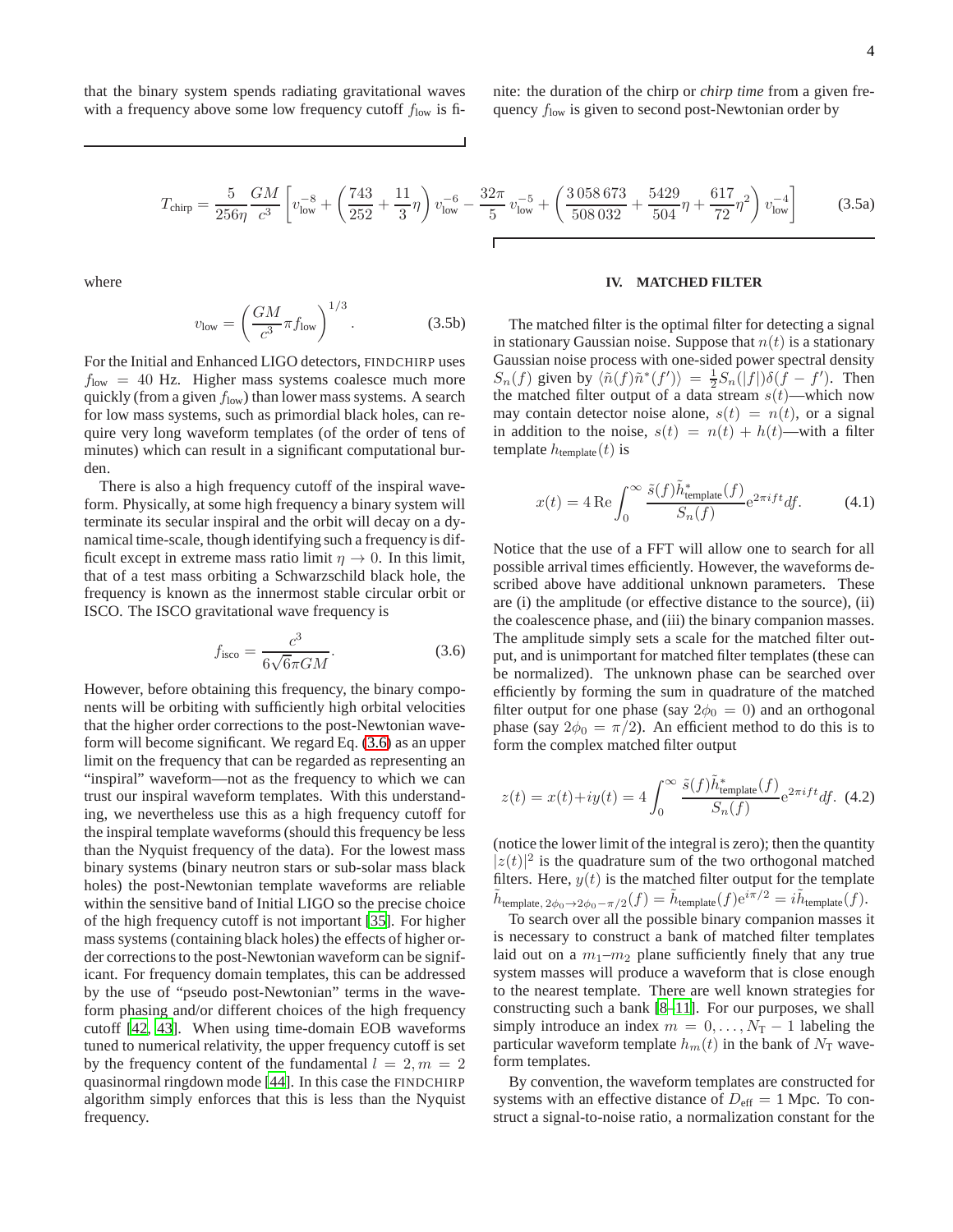template is computed:

$$
\sigma_m^2 = 4 \int_0^\infty \frac{|\tilde{h}_{1 \text{ Mpc},m}(f)|^2}{S_n(f)} df. \tag{4.3}
$$

The quantity  $\sigma_m$  is a measure of the sensitivity of the instrument. For  $s(t)$  that is purely stationary and Gaussian noise,  $\langle x_m(t) \rangle = \langle y_m(t) \rangle = 0$  and  $\langle x_m^2(t) \rangle = \langle y_m^2(t) \rangle = \sigma_m^2$ , while for a detector output that corresponds to a signal at distance  $D_{\text{eff}}$ ,  $s(t) = (D_{\text{eff}}/1 \text{ Mpc})^{-1} h_{1 \text{ Mpc},m}(t), \langle x_m(t) \rangle =$  $\sigma_m^2/D_{\text{eff}}$ . Thus the quantity

$$
\rho_m(t) = \frac{|z_m(t)|}{\sigma_m} \tag{4.4}
$$

is the *amplitude* signal-to-noise ratio of the (quadrature) matched filter. It is highly unlikely to obtain  $\rho_m \gg 1$  for purely stationary and Gaussian noise so a detection strategy usually involves setting a threshold on  $\rho_m$  to identify event candidates. For such candidates, an estimate of the effective distance to the candidate system is  $D_{\text{eff}} = (\sigma_m / \rho_m)$  Mpc.

The goal of the FINDCHIRP algorithm is largely to construct the quantity  $\rho_m(t)$ .

# **V. DETECTOR OUTPUT AND CALIBRATION**

LIGO records several interferometer channels. The *gravitational wave channel* (the primary channel for searching for gravitational waves) is formed from the output of a photodiode at the antisymmetric (or "dark") port of the interferometer [\[45\]](#page-16-11). This output is used as an error signal for a feedback loop that is needed to keep various optical cavities in the interferometer in resonance or "in-lock." Hence it is often called the error signal  $e(t)$ . The error signal is not an exact measure of the differential arm displacements of the interferometer so it does not correspond to the gravitational wave strain. Rather it is part of a linear feedback loop that controls the position of the interferometer mirrors. A gravitational wave strain equivalent output, called  $s(t)$  above, can be obtained from the error signal e(t) via a linear filter. This is called *calibration*. Details on the calibration of the LIGO interferometers can be found in [\[46,](#page-16-12) [47](#page-16-13)]. In the frequency domain, the process of calibration can be thought of as multiplying the error signal by a complex *response function,*  $R(f)$ :

$$
\tilde{s}(f) = R(f)\tilde{e}(f). \tag{5.1}
$$

The FINDCHIRP algorithm can analyze either calibrated data  $s(t)$  or it can calibrate the error signal  $e(t)$  in the frequency domain. With time-domain calibrated data now available, it is more convenient to use  $s(t)$  so in this paper we will present the algorithm in terms of strain data rather than the error signal.

The detector output is not a continuous signal but rather a time series of samples of  $s(t)$  taken with a sample rate of  $1/\Delta t = 16384$  Hz where  $\Delta t$  is the sampling interval. Thus, rather than  $s(t)$ , the input to FINDCHIRP is a discretely sampled set of values  $s[j] = s(t_{start}+j\Delta t)$  for some large number of points. The start of the data sample is at time  $t_{start}$ . Data

from the detector is divided into *science segments* which are time epochs when the instrument was in-lock and exhibiting normal behavior. However, for tractable computations these science segments are not normally processed as a whole, but are divided into smaller amounts. In this paper we shall call the amount of data processed a *data block* of duration T<sub>block</sub>. The data block must be long enough to form a reliable noise power spectral estimate (see below), but not so long as to exhaust a computer's memory or to experience significant nonstationary changes in the detector noise.

The number of points in a data block is further subdivided into N<sup>S</sup> *data segments* or just *segments* (not to be confused with the science segments described above) of duration  $T$ . The duration of the segment is always an integer multiple of the sample rate  $\Delta t$ , so the number of points in a segment N is an integer. These segments are used to construct an average noise power spectrum and to perform the matched filtering. The segments are overlapped so that the first segment consists of the points  $s[j]$  for  $j = 0, \ldots, N-1$ , the second consists of the points  $j = \Delta, \ldots, \Delta + N - 1$  where  $\Delta$  is known as the *stride*, and so on until the last segment which consists of the points  $j = (N<sub>S</sub> - 1)\Delta, \ldots, (N<sub>S</sub> - 1)\Delta + N - 1$ . Note that

<span id="page-4-1"></span>
$$
T_{\text{block}} = [(N_{\text{S}} - 1)\Delta + N]\Delta t. \tag{5.2}
$$

All of the LSC's searches choose to overlap the segments by 50% so that the stride is  $\Delta = N/2$  (and N is always even) and hence there are  $N_S = 2(T_{\text{block}}/T) - 1$  segments. The values of  $T_{block}$ ,  $T$ ,  $\Delta$ , and  $N_{S}$  must be commensurate so that these relations hold. Values typically used in the LIGO and/or Virgo analyses for low-mass binaries are  $T_{\text{block}} = 2048 \text{ s}$ ,  $N = 256$  s,  $N<sub>S</sub> = 15$ , and  $\Delta = 128$  s.

The FINDCHIRP algorithm implements the matched filter by an FFT correlation. Thus the discrete Fourier transforms of the the individual data segments,  $n$ ,

<span id="page-4-0"></span>
$$
\tilde{s}_n[k] = \Delta t \sum_{j=0}^{N-1} s[j + n\Delta] e^{-2\pi i jk/N}
$$
 (5.3)

for  $n = 0, \ldots, N_S - 1$  are constructed via an FFT. Here k is a frequency index that runs from 0 to  $N - 1$ . The  $k = 0$  component represents the DC component  $(f = 0)$ which is purely real, the components  $0 < k \leq |(N-1)/2|$ are all positive frequency components corresponding to frequencies  $k\Delta f$  where  $\Delta f = 1/(N\Delta t)$ , and the components  $|N/2| < k < N$  are all negative frequency components corresponding to frequencies  $(k - N)\Delta f$ . If N is even (as it always is for the FINDCHIRP algorithm) then there is also a purely real Nyquist frequency component in bin  $k = N/2$ corresponding to the frequency  $\pm N\Delta f/2 = \pm 1/(2\Delta t)$ . Recall  $|a|$  is the greatest integer less than or equal to a. Note that because the data is real, the discrete Fourier transform of it satisfies  $\tilde{s}_n^*[k] = \tilde{s}_n[N-k]$ . Thus, the FINDCHIRP algorithm only stores the frequency components  $k = 0, \ldots, |N/2|$ , and these can be efficiently computed using a *real-to-half-complex forward FFT* [\[48\]](#page-16-14).

If the error signal is read rather than detector strain, we simply replace s with  $e$  in Eq. [\(5.3\)](#page-4-0). Then the detector strain for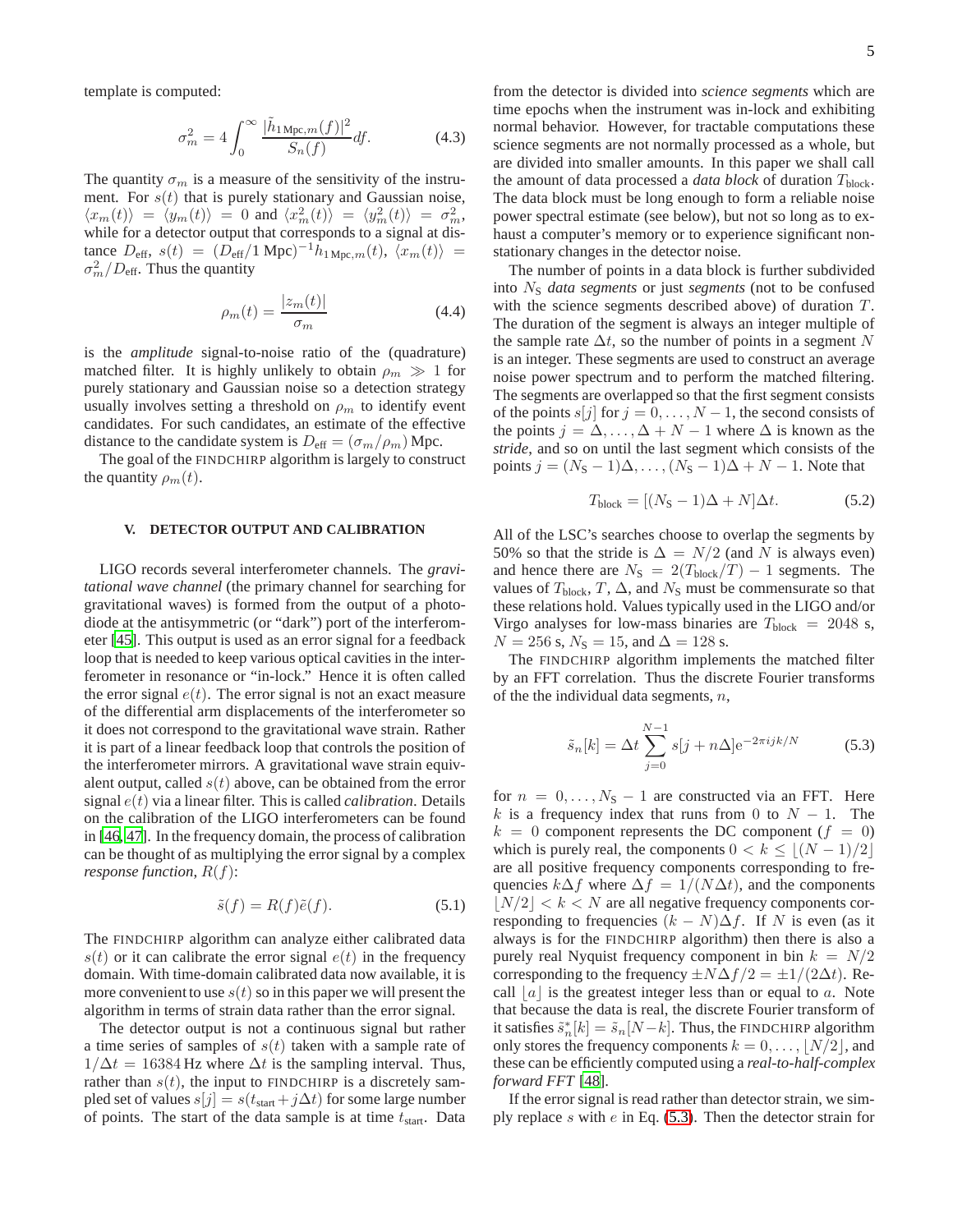segment  $n$  can be computed by calibrating the error signal:

$$
\tilde{s}_n[k] = R[k]\tilde{e}_n[k] \tag{5.4}
$$

where  $R[k]$  is the complex response function. As before, since  $\tilde{s}_n[k]$  must be the Fourier transform of some real time series, only the frequency components  $k = 0, \ldots, |N/2|$  need to be computed.

LIGO is sensitive to strains that are smaller than  $\sim 10^{-20}$ , while the error signal is designed to have typical values much closer to unity. Often the FINDCHIRP algorithm will require quantities that are essentially squares of the measured strain (e.g., the power spectrum described in the next section). To avoid floating-point over- or under-flow problems, the strain can simply be rescaled by a dynamical range factor  $\kappa$ . If strain data is input, it is immediately scaled by the factor  $\kappa$ , so  $\kappa s[j]$ is used rather than  $s[j]$ . If the error signal is input, the dynamic range factor is applied to the response function instead, so that  $\kappa R[k]$  is used rather than  $R[k]$ . Choosing a value of  $\kappa \sim 10^{20}$  will keep all quantities within representable floating point numbers. It is important to keep track of the factor  $\kappa$  to make sure it cancels out in all of the results. Essentially this is achieved by multiplying all quantities with "units" of strain by the factor  $\kappa$  within the implementation of the FINDCHIRP algorithm. Thus, in addition to the strain data or response function, the signal template must also be scaled by  $\kappa$ . Although there is no significant difference in speed between single and double precision calculations on modern CPUs, most graphics processing units (GPUs) perform single-precision arithmetic at twice the speed of double precision arithmetic. Therefore it can still be advantagous to use floating point (single precision) operations for the FINDCHIRP algorithm.

If frequency domain calibration of the error signal is desired (e.g., if the effects of calibration error are being investigated), the following replacements need to be made in the formulae in this paper:  $\tilde{s}[k] \rightarrow R[k]\tilde{e}[k], S[k] \rightarrow |R[k]|^2S_e[k]$ , and  $Q[k] \rightarrow |R[k]|^{-2} Q_e[k]$  where  $S_e[k]$  and  $Q_e[k]$  are the power spectral density and inverse truncated power spectral density computed from the error signal rather than the calibrated strain data (see Sec. [VI](#page-5-0) and Sec. [VII\)](#page-6-0).

# <span id="page-5-0"></span>**VI. AVERAGE POWER SPECTRUM**

Part of the matched filter involves weighting the data by the inverse of the detector's power spectral density. The detector's power spectrum must be obtained from the detector output. The most common method of power spectral estimation is Welch's method. Welch's method [\[49\]](#page-16-15) for obtaining the average power spectrum  $S$  of the data is:

<span id="page-5-1"></span>
$$
\kappa^2 S[k] = \frac{1}{N_S} \sum_{n=0}^{N_S - 1} \kappa^2 P_n[k]. \tag{6.1}
$$

Here

<span id="page-5-2"></span>
$$
\kappa^2 P_n[k] = \frac{2\Delta f}{W} \left| \Delta t \sum_{j=0}^{N-1} \kappa s_n[j] w[j] e^{-2\pi i jk/N} \right|^2 \quad (6.2a)
$$

is a normalized periodogram for a single segment  $n$  which is the modulus-squared of the discrete Fourier transform of *windowed* data. The data window is given by  $w[j]$  and W is a normalization constant

$$
W = \frac{1}{N} \sum_{j=0}^{N-1} w^2[j].
$$
 (6.2b)

FINDCHIRP allows a variety of possible windows, but a Hann window (see, e.g., [\[50\]](#page-16-16)) is the default choice used by FIND-CHIRP. We call this average power spectrum the *mean average power spectrum.* If uncalibrated data  $e_n[j]$  is being used rather than  $s_n[j]$ , then the power spectrum of the detector strain-equivalent noise is related to the power spectrum of the uncalibrated data by  $S[k] = |\kappa R[k]|^2 S_e[k]$ .

The problem with using Welch's method for power spectral estimation is that for detector noise containing significant excursions from "normal" behavior (due to instrumental glitches or, perhaps, very strong gravitational wave signals), the mean used in Eq. [\(6.1\)](#page-5-1) can be significantly biased by the excursion. An alternative that is pursued in the FINDCHIRP algorithm is to replace the mean in Eq. [\(6.1\)](#page-5-1) by a median, which is a more robust estimator of the average power spectrum:

<span id="page-5-3"></span>
$$
\kappa^2 S[k] = \alpha^{-1} \operatorname{median}\{\kappa^2 P_0[k], \kappa^2 P_1[k], \dots, \kappa^2 P_{N_{\rm S}-1}[k]\},\tag{6.3a}
$$

where  $\alpha$  is a required correction factor. When  $\alpha = 1$ , the expectation value of the median is not equal to the expectation value of the mean in the case of Gaussian noise; hence the factor  $\alpha$  is introduced to ensure that the same power spectrum results for Gaussian noise. In Ref. [\[51](#page-16-17)] and in Appendix [B](#page-12-0) it is shown that if the set  $\{P_0[k], P_1[k], \ldots, P_{N_S-1}[k]\}$  are independent exponentially-distributed random variables (as expected for Gaussian noise) then

$$
\alpha = \sum_{n=1}^{N_{\rm S}} \frac{(-1)^{n+1}}{n} \qquad \text{(odd } N_{\rm S}) \tag{6.3b}
$$

is the correction factor. We call this median estimate of the average power spectrum, corrected by the factor  $\alpha$ , the *median average spectrum*.

Unfortunately this result is not exactly correct either. Because the segments used to form the individual sample values  $P_n[k]$  of the power at a given frequency are somewhat overlapping (unless  $\Delta \geq N$ ), they are not independent random variables (as was assumed in Appendix [B\)](#page-12-0). (This is somewhat mitigated by the windowing of the segments of data.) Although the effect is not large, and simply amounts to a slight scaling of what is meant by signal-to-noise ratio, we are led to propose a variant of the median method in which the  $n = 0, \ldots, N_S - 1$  overlapping segments are divided into *even segments* (for which n is even) and the *odd segments* (for which *n* is odd). If the stride is  $\Delta > N/2$  then no two even segments will depend on the same data so the even segments will be independent; similarly the odd segments will be independent. The average power spectrum can be estimated by taking the mean of the median power spectrum of the  $N<sub>S</sub>/2$  even segments and the median power spectrum of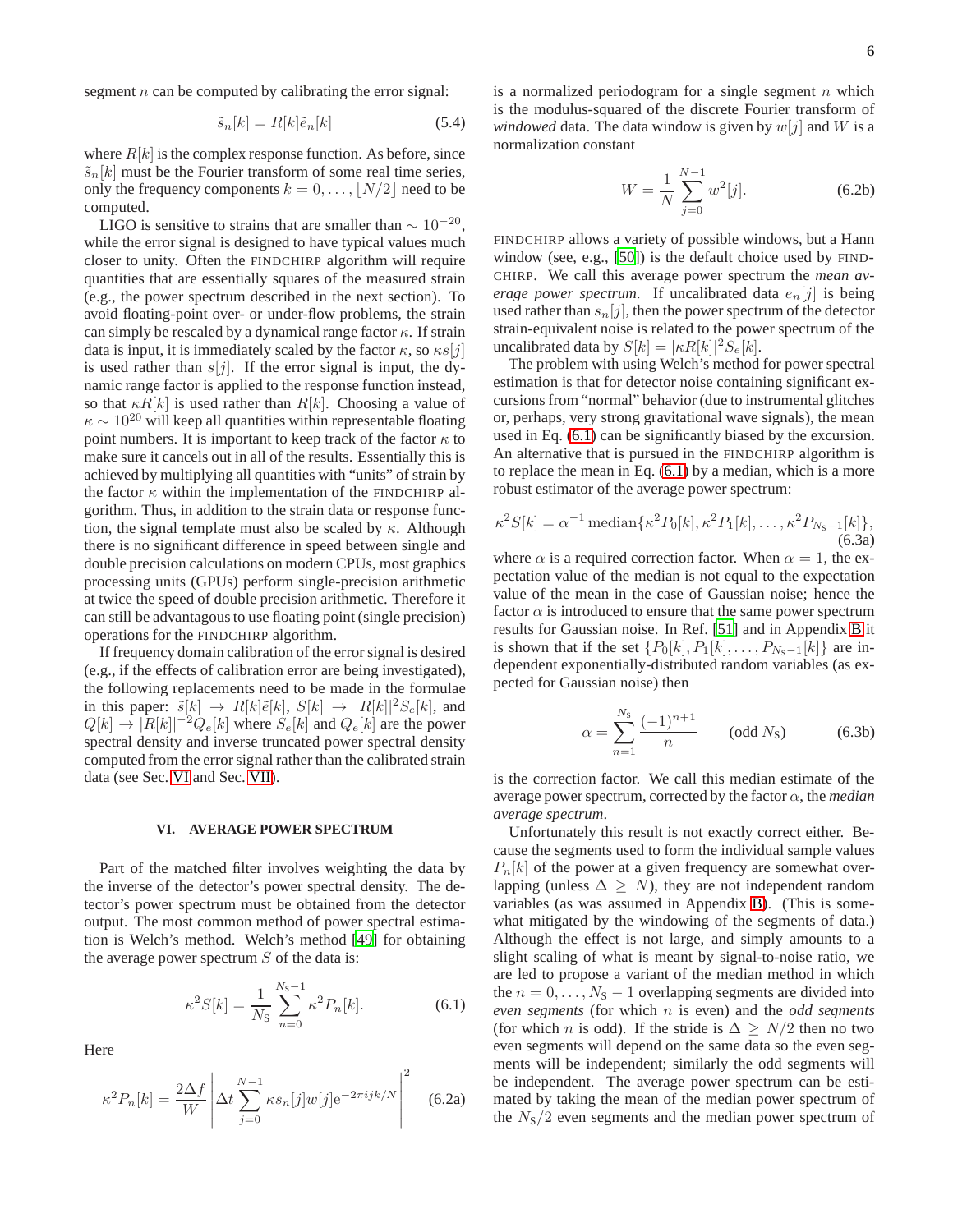the  $N<sub>S</sub>/2$  odd segments, each of which are corrected by a factor  $\alpha$  appropriate for the sample median with  $N<sub>S</sub>/2$  samples. We call this the *median-mean average spectrum*. Like the median spectrum it is not overly sensitive to a single glitch (or strong gravitational wave signal).

The FINDCHIRP algorithm can compute the mean average spectrum, the median average spectrum, or the median-mean average spectrum. Traditionally the median average spectrum has been used though we expect that the median-mean average spectrum will be adopted in the future.

### <span id="page-6-0"></span>**VII. DISCRETE MATCHED FILTER**

The discretized version of Eq. [\(4.2\)](#page-3-1) is simply:

<span id="page-6-1"></span>
$$
z_{n,m}[j] = 4\Delta f \sum_{k=1}^{\lfloor (N-1)/2 \rfloor} \frac{\kappa \tilde{s}_n[k] \kappa \tilde{h}_{1\,\text{Mpc},m}^*[k]}{\kappa^2 S[k]} e^{2\pi i jk/N}
$$
\n(7.1)

Element j of  $z_{n,m}[j]$  corresponds to the matched filter output for time  $t = t_{start} + (n\Delta + j)\Delta t$  where  $t_{start}$  is the start time of the block of data analyzed. Note that the sum is over the positive frequencies only, and DC and Nyquist frequencies are excluded in FINDCHIRP. (The interferometer is AC coupled so it has no sensitivity at the DC component; similarly, the instrument has very little sensitivity at the Nyquist frequency so rejecting this frequency bin has very little effect.) This inverse Fourier transform can be performed by the *complex* reverse FFT (as opposed to a half-complex-to-real reverse FFT) of the quantity

$$
\tilde{z}_{n,m}[k]\Delta f = \begin{cases}\n0 & k < k_{\text{low}} \\
4\Delta f \frac{\kappa \tilde{s}_n[k]\kappa \tilde{h}_{1\,\text{Mpc},m}^*[k]}{\kappa^2 S[k]} & k_{\text{low}} \le k \le \lfloor (N-1)/2 \rfloor \\
0 & \lfloor (N-1)/2 \rfloor < k < N.\n\end{cases} \tag{7.2}
$$

That is to say, the DC, Nyquist, and negative frequency components are all set to zero, as are all frequencies below some low frequency cutoff  $f_{\text{low}} = k_{\text{low}} \Delta f$  (which should be chosen to some frequency lower than the detector's sensitive band). The low frequency cutoff limits the duration of the inspiral template as described below.

Our task is to obtain an efficient decomposition of the factors making up  $\tilde{z}_{n,m}[k]$ . Note that there needs to be one reverse FFT performed per segment per template. It is desirable that this (unavoidable) computational cost dominate the evaluation of the matched filter, so we wish to make the computation cost of the calculation of  $\tilde{z}_{n,m}[k]$  for all k to be less than the computation cost of a FFT. We will consider this in the next section.

One subtlety in the construction of the matched filter is the issue of filter wrap-around. The matched filter of Eq. [\(7.1\)](#page-6-1) can be thought of as digital correlation of a filter  $h_{1 \text{ Mpc},m}[j]$ with some suitably over-whitened data stream (the data divided by the noise power spectrum). Although  $\tilde{h}_{1 \text{Mpc},m}[k]$  is generated in the frequency-domain via the stationary phase approximation, we can imagine that it came from a timedomain signal  $h_1{}_{\text{Mpc},m}[j]$  of duration  $T_{\text{chirp},m}$  that is given by Eq. [\(3.5a\)](#page-3-2) for the low frequency cutoff  $f_{\text{low}}$ . By convention of template generation, the coalescence is taken to occur with  $t_0$  corresponding to  $j = 0$ . Thus, the entire chirp waveform is non-zero only from  $t = t_0 - T_{\text{chirp},m}$  to  $t = t_0$ . Because the discrete Fourier transform presumes that the data

is periodic, this is represented by having the chirp begin at point  $j = N - T_{\text{chirp},m}/\Delta t$  and end at point  $j = N - 1$ . Thus  $h_{1 \text{Mpc},m}[j] = 0$  for  $j = 0, \ldots, N-1-T_{\text{chirp},m}/\Delta t$ . The correlation of  $h_1_{\text{Mpc},m}[j]$  with the interferometer data will involve multiplying the  $T_{\text{chirp},m}/\Delta t$  points of data *before* a given time with the  $T_{\text{chirp},m}/\Delta t$  points of the chirp. When this is performed by the FFT correlation, this means that the first  $T_{\text{chirp},m}/\Delta t$  points of the matched filter output involve data at times before the start of the segment, which are interpreted as the data values at the end of the segment (since the FFT assumes that the data is periodic). Hence the first  $T_{\text{chirp},m}/\Delta t$  points are of the correlation are invalid and must be discarded. That is, of the N points of  $z_{n,m}[j]$  in Eq. [\(7.1\)](#page-6-1), only the points  $j = T_{\text{chirp},m}/\Delta t, \ldots, N-1$  are valid. Recall that the analysis segments of data are overlapped by an amount  $N - \Delta$ : this is to ensure that the matched filter output is continuous (except at the very beginning of a data block). That is, only points  $j = T_{\text{chirp},m}/\Delta t, \ldots, N-1$  of  $z_{0,m}$  are valid and only points  $j = T_{\text{chirp},m}/\Delta t, \ldots, N-1$  of  $z_{1,m}$ are valid, but points  $j = \Delta, \ldots, N - 1$  of  $z_{0,m}[j]$  correspond to points  $j = 0, \ldots, N - \Delta - 1$  of  $z_{1,m}[j]$ , and these can be used instead. Therefore FINDCHIRP must ensure that the amount that the data segments overlap,  $N - \Delta$  points, is greater-than or equal-to the duration,  $T_{\text{chirp},m}/\Delta t$  points, of the filter:  $T_{\text{chirp},m}/\Delta t \leq N - \Delta$ .

The quantity that needs to be computed in Eq. [\(7.1\)](#page-6-1) is more than just a correlation of the data  $s_n[j]$  with the filter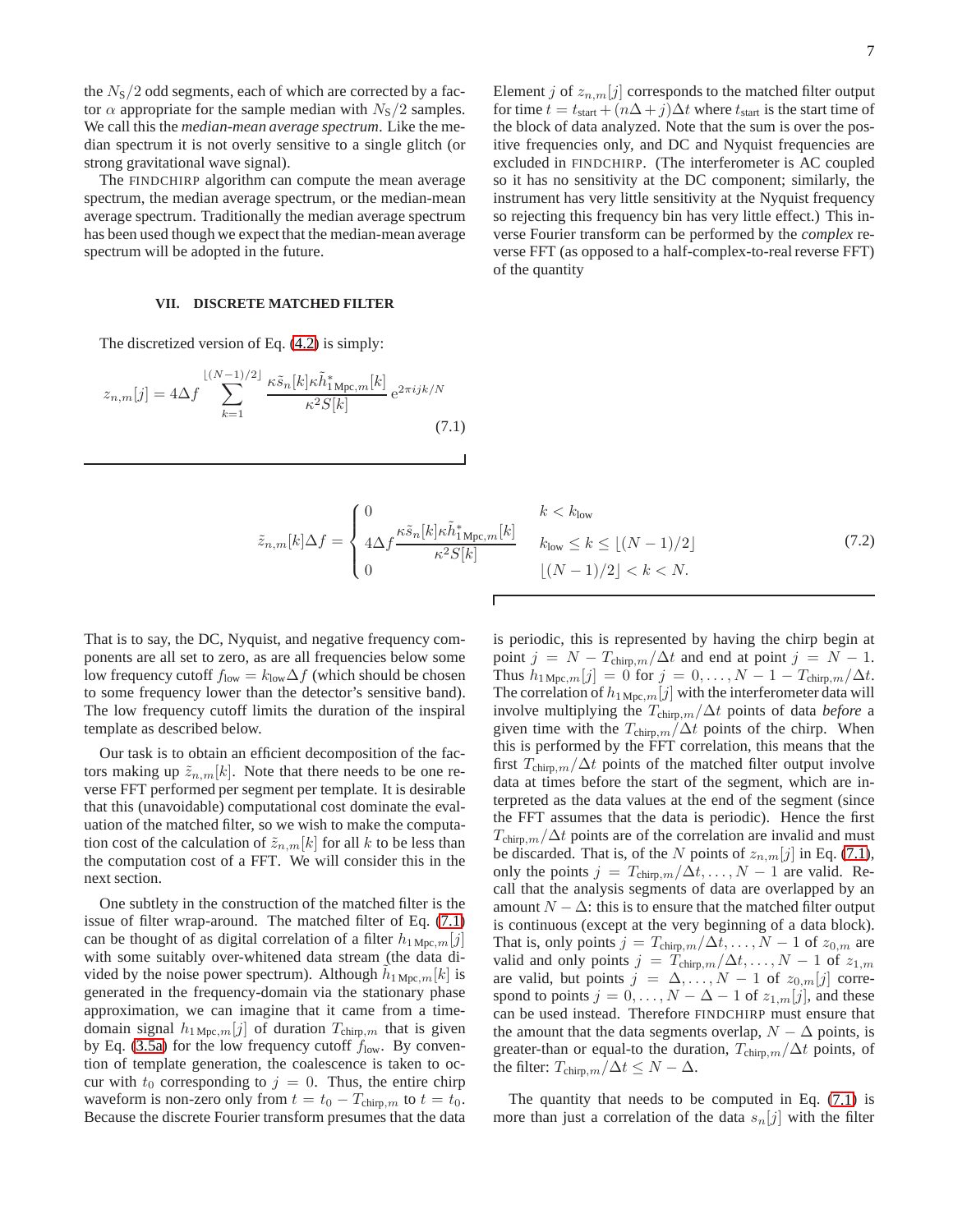$h_{1 \text{Mpc},m}[j]$ : it also involves a convolution of the data with the response function and the inverse of the power spectrum. The interferometer has a relatively short impulse response, so this convolution will only corrupt a short amount of data (though now at the end as well as at the beginning of a analysis segment). However, the inverse of the power spectrum has many very narrow line features that act as sharp notch-filters when applied to the data. These filters have an impulse response that is as long as the reciprocal of the resolution of the frequency series, which is set by the amount of data used to compute the periodograms that are used to obtain the average spectrum. Since this is the same duration as the analysis segment duration, the convolution of the data with the inverse power spectrum corrupts the *entire* matched filter output.

To resolve this problem we apply a procedure to coarsegrain the inverse power spectrum called *inverse spectrum truncation*. Our goal is to limit the amount of the matched filter that is corrupted due to the convolution of the data with the inverse power spectrum. To do this we will obtain the timedomain version of the frequency-domain quantity  $S^{-1}[k]$ , truncate it so that it has finite duration, and then find the quantity  $Q[k]$  corresponding to this truncated time-domain filter. Note that  $S^{-1}[k]$  is real and non-negative, and we want  $Q[k]$ to share these properties. First, construct the quantity:

$$
\kappa^{-1}q[j] = \Delta f \sum_{k=0}^{N-1} \sqrt{1/(\kappa^2 S[k])} e^{2\pi i jk/N}
$$
 (7.3a)

which can be done via a half-complex-to-real reverse FFT. Since  $S[k]$  is real and symmetric  $(S[k] = S[N-k])$ ,  $q[j]$  will be real and symmetric (so that  $q[j] = q[N - j]$ ). This quantity will be non-zero for all  $N$  points, though strongly-peaked near  $j = 0$  and  $j = N - 1$ . Now create a truncated quantity  $q_{\text{\tiny T}}[j]$  with a total duration of  $T_{\text{spec}}$  ( $T_{\text{spec}}/2$  at the beginning and  $T_{\text{spec}}/2$  at the end):

$$
\kappa^{-1}q_{\rm T}[j] = \begin{cases}\n\kappa^{-1}q[j] & 0 \le j < T_{\rm spec}/2\Delta t \\
0 & T_{\rm spec}/2\Delta t \le j < N - T_{\rm spec}/2\Delta t \\
\kappa^{-1}q[j] & N - T_{\rm spec}/2\Delta t \le j < N.\n\end{cases}
$$
\n(7.3b)

Since  $q_T$  is real and symmetric, the discrete Fourier transform of  $q_T$  will also be real and symmetric, though not necessarily positive. Therefore we construct:

$$
\kappa^{-2} Q[k] = \left| \Delta t \sum_{j=0}^{N-1} \kappa^{-1} q_{\rm r}[j] \, \mathrm{e}^{-2\pi i j k/N} \right|^2 \tag{7.3c}
$$

This quantity is real, positive, and symmetric, as desired. Multiplying the data by  $Q[k]$  in the frequency domain is equivalent to convolving the data with  $q_T[j]$  in the time domain *twice*, which will have the effect of corrupting a duration of  $T_{\text{spec}}$  of the matched filter  $z_{n,m}[j]$  at the beginning and at the end of the data segment. This is in addition to the duration  $T_{\text{chirp},m}$ 

that is corrupted at the beginning of the data segment due to the correlation with the filter  $h_{1 \text{Mpc},m}[j]$ . Thus the total duration that is corrupted is  $2T_{\text{spec}} + T_{\text{chirp},m}$ , and this must be less than the time that adjacent segments overlap. The net effect of the inverse spectrum truncation is to smear-out sharp spectral features and to decrease the resolution of the inverse power spectrum weighting.

For simplicity, we normally choose a 50% overlap (so that  $\Delta = N/2$ ). Of each data segment the middle half with  $j = N/4, \ldots, 3N/4 - 1$  is assumed to be valid matched filter output. Therefore, the inverse truncation duration  $T_{\text{spec}}$ and the maximum filter duration  $T_{\text{chirp},m}$  must satisfy  $T_{\text{spec}}$  +  $T_{\text{chirp},m} \leq T/4$  since a time  $T_{\text{spec}} + T_{\text{chirp},m}$  is corrupted at the beginning of the data segment.

### <span id="page-7-2"></span>**VIII. WAVEFORM DECOMPOSITION**

Our goal is now to construct the quantity

$$
\tilde{z}_{n,m}[k] = 4\kappa^{-2} Q[k] \,\kappa \tilde{s}_n[k] \,\kappa \tilde{h}_{1 \,\mathrm{Mpc},m}^*[k] \tag{8.1}
$$

<span id="page-7-1"></span>as efficiently as possible. This quantity must be computed for every segment  $n$ , every template  $m$ , and every frequency bin in the range  $k = k_{\text{low}}, \ldots, k_{\text{high},m} - 1$  where  $k_{\text{low}} =$  $\lfloor f_{\text{low}}/\Delta f \rfloor$  and  $k_{\text{high},m}$  is the high-frequency cutoff of the waveform template, which is given by the minimum of the ISCO frequency of Eq. [\(3.6\)](#page-3-0) and the Nyquist frequency:

<span id="page-7-4"></span>
$$
k_{\text{high},m} = \min\{\lfloor f_{\text{isco}}/\Delta f \rfloor, \lfloor (N+1)/2 \rfloor\}
$$
 (8.2)

(recall that the ISCO frequency depends on the binary system's total mass so it is template-dependent). We can factorize  $\tilde{z}_{n,m}[k]$  as follows:

<span id="page-7-0"></span>
$$
\tilde{z}_{n,m}[k] = (\Delta f)^{-1} A_{1 \text{Mpc},m} F_n[k] \exp(i\Psi_m[k]) \qquad (8.3)
$$

where  $A_{1 \text{Mpc},m}$  is a *template normalization* (it needs to be computed once per template but does not depend on k),  $\Psi_m[k]$ is a *template phase* which must be computed at all values of k for every template (but does not depend on the data segment), and  $F_n[k]$  is the *findchirp data segment* that must be computed for all values of  $k$  for each data segment (but does not depend on the template). FINDCHIRP first computes and stores the quantities  $F_n[k]$  for all data segments. Then, for each template m in the bank, the phasing  $\Psi_m[k]$  is computed once and then applied to all of the data segments (thereby marginalizing the cost of the template generation).

To facilitate the factorization, we rewrite Eq. [\(3.4a\)](#page-2-1) in the discrete form:

$$
\tilde{h}_{1 \text{ Mpc},m}[k] = (\Delta f)^{-1} A_{1 \text{ Mpc},m} k^{-7/6} \exp(-i\Psi_m[k]) \quad (8.4)
$$

<span id="page-7-3"></span>with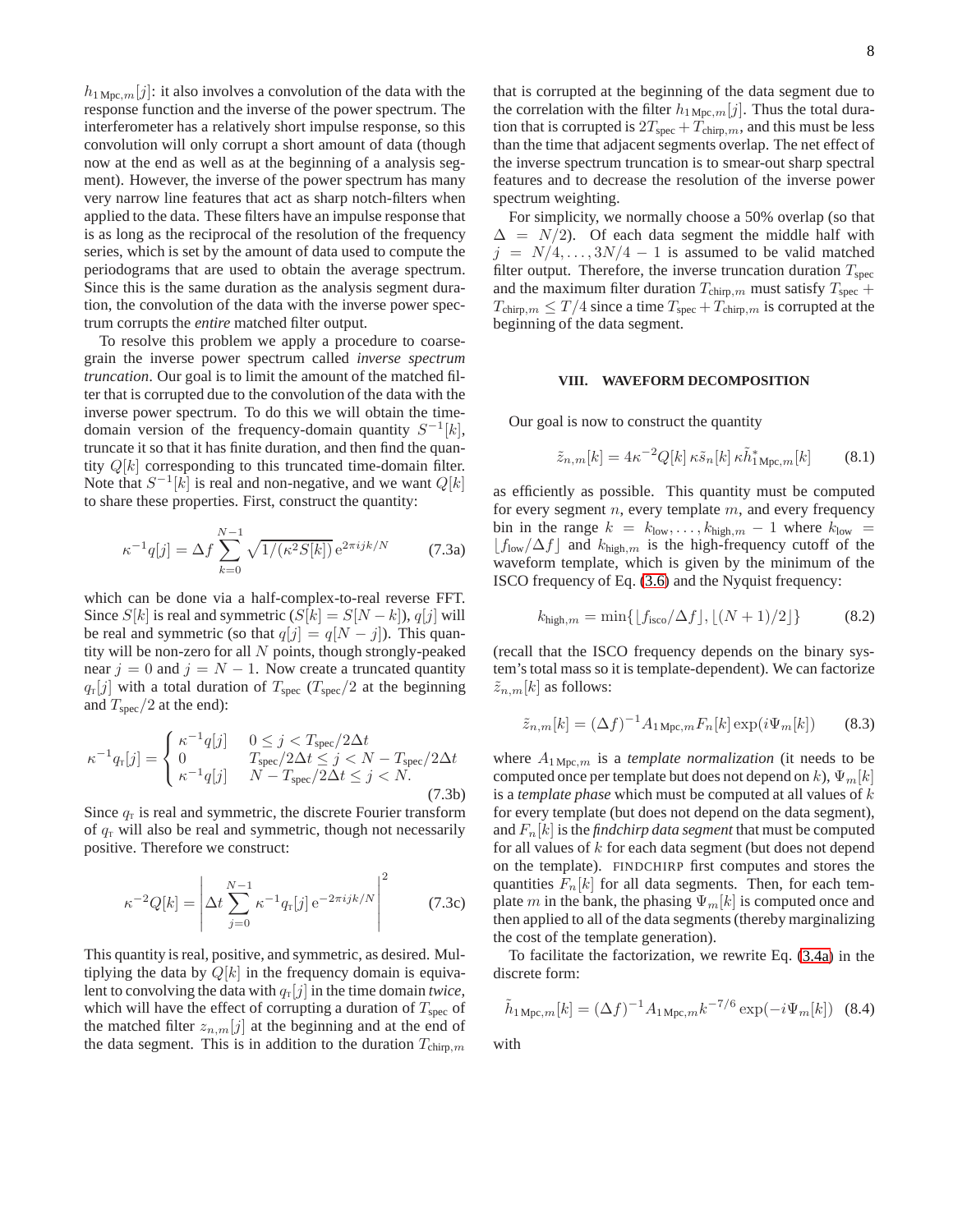$$
A_{1 \text{ Mpc},m} = -\kappa \left(\frac{5}{24\pi}\right)^{1/2} \left(\frac{GM_{\odot}/c^2}{1 \text{ Mpc}}\right) \left(\frac{GM_{\odot}}{c^3}\pi\Delta f\right)^{-1/6} \left(\frac{\mathcal{M}}{M_{\odot}}\right)^{-5/6},\tag{8.5a}
$$

<span id="page-8-5"></span>
$$
\Psi_m[k] = -\pi/4 + \frac{3}{128\eta} \left[ v_m^{-5}[k] + \left( \frac{3715}{756} + \frac{55}{9}\eta \right) v_m^{-3}[k] - 16\pi v_m^{-2}[k] + \left( \frac{15\,293\,365}{508\,032} + \frac{27\,145}{504}\eta + \frac{3085}{72}\eta^2 \right) v_m^{-1}[k] \right],\tag{8.5b}
$$

and

$$
v_m[k] = \left(\frac{GM_{\odot}}{c^3}\pi\Delta f\right)^{1/3} \left(\frac{M}{M_{\odot}}\right)^{1/3} k^{1/3}.
$$
 (8.5c)

The dependence on the data segment is wholly contained in the template-independent quantity  $F_n[k]$  which is

<span id="page-8-2"></span>
$$
F_n[k] = 4\kappa^{-2} Q[k] \kappa \tilde{s}_n[k] k^{-7/6}.
$$
 (8.6)

As mentioned earlier, FINDCHIRP computes and stores  $F_n[k]$ for all segments only once, and then reuses these precomputed spectra in forming  $\tilde{z}_{n,m}[k]$  according to Eq. [\(8.3\)](#page-7-0). The dependence on the template is wholly contained in the data-segment-independent quantity  $G_m[k]$  which is

<span id="page-8-4"></span>
$$
G_m[k] = \begin{cases} \exp(i\Psi_m[k]) & k_{\text{low}} \le k < k_{\text{high},m} \\ 0 & \text{otherwise} \end{cases} \tag{8.7}
$$

This quantity is known as the *findchirp template*.

The value of  $\sigma_m$  is also needed in order to normalize  $z_{n,m}[j]$ . It is

$$
\sigma_m^2 = 4\Delta f \sum_{k=k_{\text{low}}}^{k_{\text{high},m}-1} \kappa^{-2} Q[k] |\kappa \tilde{h}_{1 \text{ Mpc},m}[k]|^2
$$

$$
= A_{1 \text{ Mpc},m}^2 \zeta^2[k_{\text{high},m}] \qquad (8.8)
$$

where

<span id="page-8-3"></span>
$$
\varsigma^2[k_{\text{high},m}] = \frac{4}{\Delta f} \sum_{k=k_{\text{low}}}^{k_{\text{high},m}-1} \kappa^{-2} Q[k] k^{-7/3} \tag{8.9}
$$

needs to be computed only once per data block (i.e., only once per power spectrum)—it does not depend on the particular segment within a block or on the particular template in the bank, except in the high-frequency cutoff of the template (if it is less than the Nyquist frequency). To account for this minimal dependence on the template, the quantity  $\varsigma[k_{\text{high}}]$  is pre-computed for all values of  $k_{\text{high}}$ .

The division of the matched filter into the data-segmentonly quantity  $F_n[k]$  and the template-only quantity  $G_m[k]$ means that FINDCHIRP can efficiently compute the matched filter, or, rather, a quantity that is proportional to it:

<span id="page-8-0"></span>
$$
\zeta_{m,n}[j] = \sum_{k=0}^{N-1} F_n[k] G_m[k] e^{2\pi i j k/N}.
$$
 (8.10)

Notice that  $\zeta_{m,n}[j]$ , which is a complex quantity, can be computed using a simple un-normalized reverse FFT of the quantity  $F_n[k]G_m[k]$ . FINDCHIRP computes and stores  $F_n[k]$  for each of the  $N<sub>S</sub>$  segments in the data block and then, for each template  $m$  in the bank,  $\mathcal{G}_m[k]$  is computed and used to filter each of the  $N<sub>S</sub>$  segments. This means that for each data segment and template the computational cost is essentially limited to  $\sim$  N complex multiplications plus one complex inverse FFT.

The quantities  $\zeta_{m,n}[j]$  and  $z_{m,n}[j]$  are simply related by a normalization factor:

$$
z_{m,n}[j] = A_{1 \text{Mpc},m} \zeta_{m,n}[j]. \tag{8.11}
$$

Furthermore, the signal-to-noise ratio is related to  $\zeta_{m,n}[j]$  via

$$
\rho_{m,n}^2 = |\zeta_{m,n}[j]|^2 / \varsigma^2 [k_{\text{high},m}]. \tag{8.12}
$$

Rather than applying this normalization to construct the signal-to-noise ratio, FINDCHIRP instead scales the desired signal-to-noise ratio threshold  $\rho_{\star}$  to obtain a normalized threshold

<span id="page-8-1"></span>
$$
\zeta_{\star}^2 = \varsigma^2 [k_{\text{high},m}] \rho_{\star}^2 \tag{8.13}
$$

which can be directly compared to the values  $|\zeta_{m,n}[j]|^2$  to determine if there is a candidate event (when  $|\zeta_{m,n}[j]|^2 > \zeta_*^2$ ). When an event candidate is located, the value of the signal-tonoise ratio can then be recovered for that event along with an estimate of the termination time,

<span id="page-8-7"></span>
$$
\hat{t}_0 = t_{\text{start}} + (n\Delta + j_{\text{peak}})\Delta t \tag{8.14a}
$$

where  $j_{\text{peak}}$  is the point at which  $|\zeta_{m,n}[j]|$  is peaked; the effective distance of the candidate,

$$
\hat{D}_{\text{eff}} = \frac{|A_{1 \text{ Mpc}, m}| \varsigma^{2} [k_{\text{high}, m}]}{|\zeta_{m, n}[j_{\text{peak}}]|} \text{ Mpc};
$$
\n(8.14b)

and the termination phase of the candidate,

$$
2\hat{\phi}_0 = \arg(-\zeta_{m,n}[j_{\text{peak}}]). \tag{8.14c}
$$

# <span id="page-8-6"></span>**IX. THE CHI-SQUARED VETO**

The FINDCHIRP algorithm employs the chi-squared discriminator of Ref. [\[12\]](#page-15-7) to distinguish between plausible signal candidates and common types of noise artifacts. This method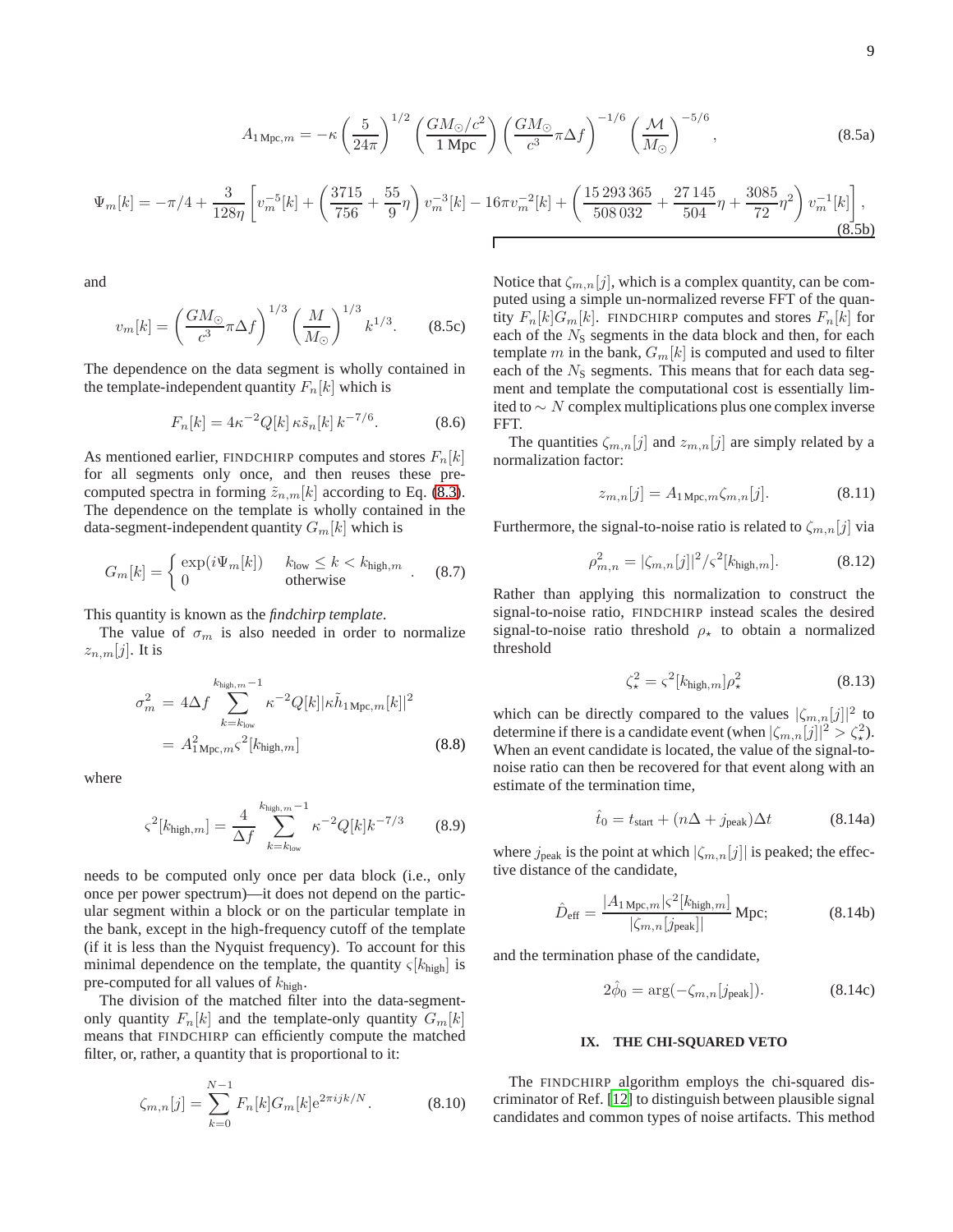is a type of time-frequency decomposition that ensures that the matched-filter output has the expected accumulation in various frequency bands. (Noise artifacts tend to excite the matched filter at the high frequency or the low frequency, but seldom produce the same spectrum as an inspiral.)

For data consisting of pure Gaussian noise, the real and imaginary parts of  $\zeta_{m,n}[j]$  (for a given value of j) are independent Gaussian random variables with zero mean and variance  $\varsigma^2[k_{\text{high},m}]$ . If there is a signal present at an effective distance  $D_{\text{eff}}$  then  $\langle \text{Re }\zeta_{m,n}[j] \rangle = -A_1 \text{Mpc } \kappa S^2[k_{\text{high}}] \cdot (1 \text{ Mpc}/D_{\text{eff}}) \cos 2\phi_0$  and  $-A_1$ <sub>Mpc, $mS^2[k_{\text{high},m}](1 \text{ Mpc}/D_{\text{eff}})\cos 2\phi_0$  and</sub>  $\langle \text{Im}\,\zeta_{m,n}[j]\rangle = -A_{1\,\text{Mpc},m} s^2[k_{\text{high},m}](1\,\text{Mpc}/D_{\text{eff}})\sin 2\phi_0$ (at the termination time, where  $\phi_0$  is the termination phase).

Now consider the contribution to  $\zeta_{m,n}[j]$  coming from various frequency sub-bands:

<span id="page-9-0"></span>
$$
\zeta_{\ell,m,n}[j] = \sum_{k=k_{(\ell-1)}}^{(k_{\ell}-1)} F_n[k] G_m[k] e^{2\pi i j k/N} \qquad (9.1)
$$

for  $\ell = 1, \ldots, p$ . The p sub-bands are defined by the frequency boundaries  ${k_0 = k_{low}, k_1, \ldots, k_p = k_{high,m}}$ , which are chosen so that a true signal will contribute an equal amount to the total matched filter from each frequency band. This means that the values of  $k_\ell$  must be chosen so that

$$
\frac{4}{\Delta f} \sum_{k=k_{(\ell-1)}}^{(k_{\ell}-1)} \kappa^{-2} Q[k] k^{-7/3} = \frac{1}{p} \varsigma^2[k_{\text{high},m}]. \tag{9.2}
$$

With this choice of bands and in pure Gaussian noise, the real and imaginary parts of  $\zeta_{\ell,m,n}[j]$  will be independent Gaussian random variables with zero mean and variance  $\zeta^2[k_{\text{high},m}]/p$ . Furthermore, the real and imaginary parts of  $\zeta_{\ell,m,n}[j]$  and  $\zeta_{\ell',m,n}[j]$  with  $\ell \neq \ell'$  will be independent since  $\zeta_{\ell,m,n}[j]$  and  $\zeta_{\ell',m,n}[j]$  are constructed from disjoint bands. Also note that

$$
\zeta_{m,n}[j] = \sum_{\ell=1}^{p} \zeta_{\ell,m,n}[j].
$$
\n(9.3)

The chi-squared statistic is now constructed from  $\zeta_{\ell,m,n}[j]$ as follows:

<span id="page-9-2"></span>
$$
\chi_{m,n}^2[j] = \sum_{\ell=1}^p \frac{|\zeta_{\ell,m,n}[j] - \zeta_{m,n}[j]/p|^2}{\zeta^2[k_{\text{high},m}]/p},\tag{9.4}
$$

For pure Gaussian noise,  $\chi^2$  is chi-squared distributed with  $\nu = 2p - 2$  degrees of freedom. That  $\nu = 2p - 2$  rather than  $\nu = 2p$  results from the fact that the sample mean  $\zeta_{m,n}[j]/p$  is subtracted from each of values of  $\zeta_{\ell,m,n}[j]$  in the sum. However, this subtraction guarantees that, in the presence of a signal that exactly matches the template  $h_{1 \text{ Mpc},m}$  (up to an arbitrary amplitude factor and a coalescence phase), the value of  $\chi^2$  is unchanged. Thus,  $\chi^2$  is chi-squared distributed with  $\nu = 2p - 2$  degrees of freedom in Gaussian noise with or without the presence of an exactly-matched signal.

If there is a small mismatch between a signal present in the data and the template, which would be expected since the templates are spaced on a grid and are expected to provide a close

match but not a perfect match to a true signal, then  $\chi^2$  will acquire a small non-central parameter. This is because the mismatched signal may not shift the mean value of the real parts of  $\{\zeta_{\ell,m,n}\}$  by the same amount (for each  $\ell$ ), and similarly the mean values of the imaginary parts of  $\{\zeta_{\ell,m,n}\}\$  may not be shifted by the same amounts. The effect on the chi-squared distribution is to introduce a non-central parameter that is no larger than  $\lambda_{\text{max}} = 2\delta\sigma_m^2/D_{\text{eff}}^2$  where  $D_{\text{eff}}$  is the effective distance of the true signal and  $\delta$  is the *mismatch* between the true signal and the template  $h_{1 \text{Mpc},m}$ , which could be as large as the *maximum mismatch* of the template bank that is used [\[8](#page-15-20)].

Even for small values of  $\delta$  (3% is a canonical value), a large value of  $\chi^2$  can be obtained for gravitational waves from nearby binaries. Therefore, one should not adopt a fixed threshold on  $\chi^2$  lest very loud binary inspirals be rejected by the veto. For a non-central chi-squared distribution with  $\nu$  degrees of freedom and a non-central parameter of  $\lambda$ , the mean of the distribution is  $\nu + \lambda$  while the variance is between one- and two-times the mean (the variance equals twice the mean when  $\lambda = 0$  and the variance equals the mean for  $\lambda \gg \nu$ ). Thus it is useful to adopt a threshold on the quantity  $\chi^2/(\nu + \lambda)$ , which would be expected to be on the order of unity even for very large signals. The FINDCHIRP algorithm adopts a threshold on the related quantity

<span id="page-9-3"></span>
$$
\Xi_{m,n}[j] = \frac{\chi_{m,n}^2[j]}{p + \delta \rho_{m,n}^2[j]}.
$$
\n(9.5)

Sometimes the quantity  $r^2 = \chi^2/p$  is referred to, rather than Ξ, but this quantity does not include the effect of the noncentral parameter.

# <span id="page-9-1"></span>**X. TRIGGER SELECTION**

The signal-to-noise ratio threshold is the primary parameter in identifying candidate events or *triggers*. As we have said, the FINDCHIRP algorithm does not directly compute the signal-to-noise ratio, but rather the quantity  $\zeta_{m,n}[j]$  given in Eq. [\(8.10\)](#page-8-0), whose square modulus is then compared to a normalized threshold given by Eq. [\(8.13\)](#page-8-1). The computational cost of the search is essentially the cost of  $O(N)$  complex multiplications plus  $O(N \log N)$  operations to perform the re-verse FFT of Eq. [\(8.10\)](#page-8-0), and an additional  $O(N)$  operations to form the square modulus of  $\zeta_{m,n}[j]$  for all j. In practice, the computational cost is dominated by the reverse complex FFT.

Triggers that exceed the signal-to-noise ratio threshold are then subjected to a chi-squared test. However, the construction of  $\chi^2_{m,n}[j]$  is much more costly than the construction of  $\zeta_{m,n}[j]$  simply because p reverse complex FFTs of the form given by Eq.  $(9.1)$  must be performed.<sup>2</sup> The cost of performing a chi-squared test is essentially  $p$  times as great as the

<sup>&</sup>lt;sup>2</sup> If  $\chi^2_{m,n}[j]$  is only required for one particular  $j$  then there is a more efficient way to compute it. However, the FINDCHIRP algorithm does not employ the chi-squared test so much as a veto as a part of a constrained maximization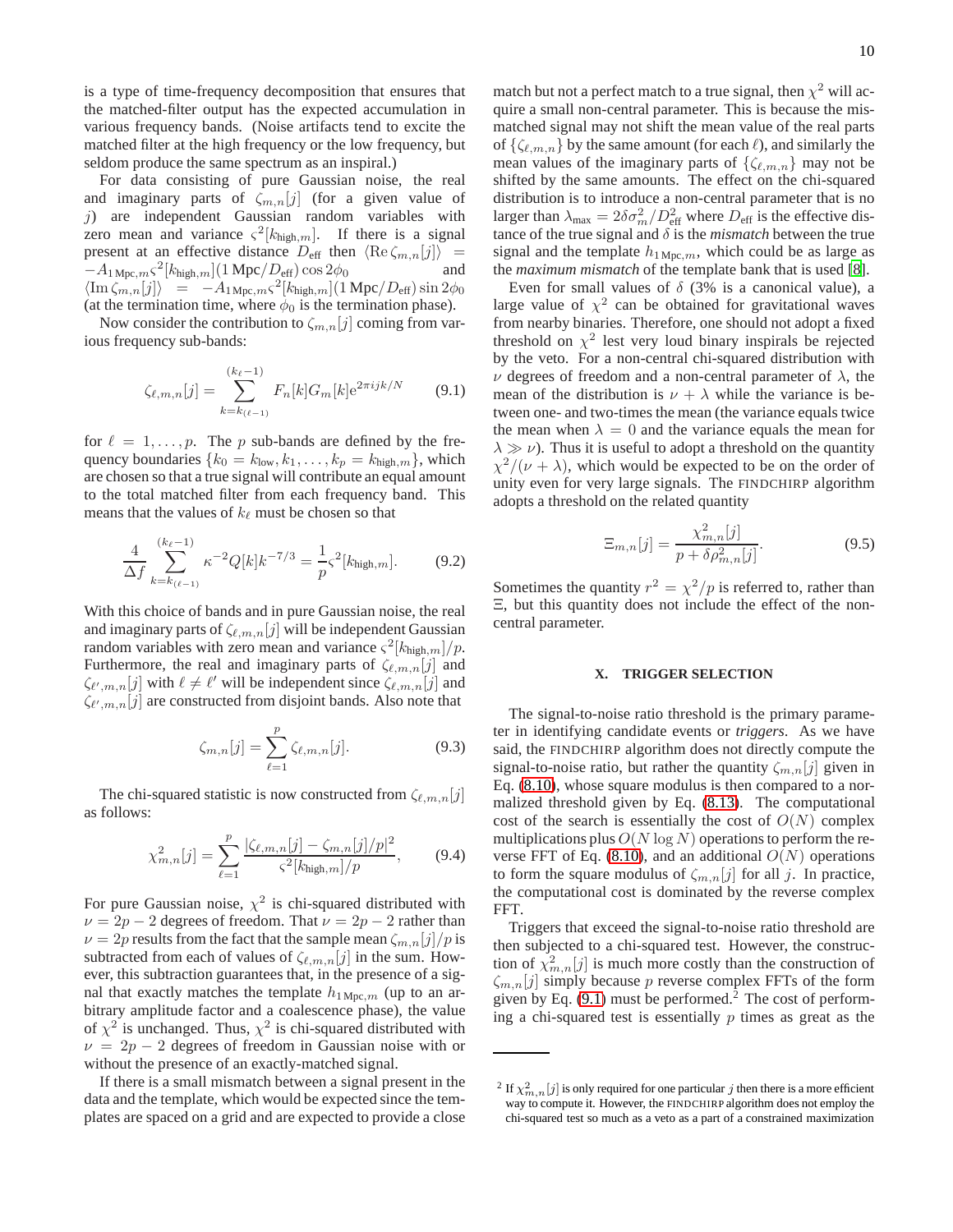cost of performing the matched filter. FINDCHIRP will only perform the chi-squared test if a threshold-crossing trigger is found. Therefore, if threshold-crossing triggers are rare then the cost of the chi-squared test is small compared to the cost of the filtering. Early LIGO science runs (S1 and S2) used a "single-stage" pipeline, in which the chi-squared veto is computed as described here. For reasons of computational cost, later LIGO and/or Virgo analyses used a "two-stage" pipeline in which triggers are required to be coincident between at least two different detectors before the chi-squared is computed. This is achived by disabling the chi-squared test on the first pass of trigger generation on individual detectors and then only applying it on the triggers that survive the coincidence criteria. The chi-squared computation is easily paralelizable and a GPU can be used to perform the calculation. Simple GPU implementations of the chi-squared veto have been shown to reduce the cost of performing the chi-squared by a factor of  $\sim 20$  [\[52,](#page-16-18) [53\]](#page-16-19). Given this reduced cost, future LSC analyses are likely to again use the single-stage pipeline for simplicity. Additional speed gains can be realized by moving the entire FINDCHIRP computation onto the GPU.

A true signal in the data is expected to produce a sharp peak in the matched filter output at almost exactly the correct termination time  $t_0$  (usually within one sample point of the correct time in simulations). For sufficiently loud signals, however, a signal-to-noise threshold may be crossed for several samples even though the correct termination time will have a much greater signal-to-noise ratio than nearby times. Non-Gaussian noise artifacts may produce many thresholdcrossing triggers, often for a duration similar to the duration of the inspiral template that is used. In principle, a large impulse in the detector output at sample  $j_0$  can cause triggers for samples  $j_0 - T_{\text{spec}}/\Delta t \le j \le j_0 + (T_{\text{spec}} + T_{\text{chirp},m})/\Delta t$ . Rather than record triggers for all samples in which the signalto-noise threshold is exceeded while the chi-squared test is satisfied, FINDCHIRP has the option of *maximizing over a chirp*: essentially clustering together triggers that lie within a time  $T_{\text{chirp},m}$ . Algorithmically, whenever  $|\zeta_{m,n}[j]|^2 > \zeta^2$ and  $\Xi_{m,n}[j] < \Xi_{\star}$ , a trigger is created with a value of  $\rho$  and  $\chi^2$ . If this trigger is within a time  $T_{\text{chirp},m}$  after an earlier trigger with a *larger* value of the signal-to-noise ratio ρ, discard the *current* trigger (it is clustered with the previous trigger). If this trigger is within a time  $T_{\text{chirp},m}$  after an earlier trigger with a *smaller* signal-to-noise ratio ρ, discard the *earlier* trigger (the previous trigger is clustered with the current trigger). The result is a set of remaining triggers that are separated by a time of at least  $T_{\text{chirp},m}$ . Note that this algorithm depends on the order in which the triggers are selected, i.e., a different set of triggers may arise if the triggers are examined in inverse order of  $j$  rather than in order of  $j$ . FINDCHIRP applies the conditions as j is advanced from  $j = N/4$  to  $j = 3N/4 - 1$ (i.e., forward in time). $3$  The effect of the maximizing over a chirp is to retain any true signal without introducing any sig-

of signal-to-noise for times in which the chi-squared condition is satisfied. Thus,  $\chi^2_{m,n}[j]$  needs to be computed for all j if it is computed at all.

<sup>3</sup> Other methods can also be employed, for example maximizing all triggers

nificant bias in parameters, e.g., time of arrival (which can be demonstrated by simulations), while reducing the number of triggers that are produced by noise artifacts.

# **XI. EXECUTION OF THE FINDCHIRP ALGORITHM**

In this section, we describe the sequence of operations that the comprise the FINDCHIRP algorithm and highlight the tunable parameters of each operation. The algorithm is also illustrated in Fig. [1.](#page-17-0)

Since we are only describing the FINDCHIRP algorithm itself, we assume that a bank of templates  $(M, \mu)_m$  has already been constructed for a given minimal match  $\delta$ , according to the methods described in [\[8](#page-15-20)[–10](#page-15-21)] and we are provided with either with calibrated strain data  $s[j]$  or the output error signal of the interferometer  $e[j]$  and instrument calibration  $R[k]$  as described in [\[46](#page-16-12)].

The initial operation is to scale the strain data by the dynamic range factor  $\kappa$ , and divide it into data segments  $\kappa s_n[j]$ suitable for analysis, and so the data segment duration  $T$ , stride length  $\Delta$ , and number of data segments  $N<sub>S</sub>$  in a block must be selected. These quantities then define a data block length according to Eq. [\(5.2\)](#page-4-1). A sample rate  $1/\Delta t$  must be chosen (which must be less than or equal to the sample rate of the detector data acquisition system); the sample rate and data segment length define the number of points in a data segment  $N = T/\Delta t$ . As mentioned previously, the lengths and sample rate are chosen so that  $N$  is an integer power of two.

The next operation is construction of an average power spectrum  $\kappa^2 S[k]$  using a specified data window  $w[j]$  and power spectrum estimation method (Welch's method, the median method, or the median-mean method). The number of periodograms used in the average power spectrum estimate is typically chosen to be equal to the number of data segments, although different numbers of periodograms could be chosen. An inverse spectrum duration  $T_{\text{spec}}$  is then given in order to construct the truncated inverse power spectrum  $\kappa^{-2}Q[k]$ , according to Eq. [\(7.3\)](#page-7-1).

Each input data segment is Fourier transformed to obtain  $\kappa \tilde{s}_n[k]$ . The quantity  $F_n[k]$  described in Eq. [\(8.6\)](#page-8-2) can then be constructed. All frequency components of  $F_n[k]$  below a specified low frequency cutoff  $f_{\text{low}}$  are set to zero, as are the DC and Nyquist components. The template independent normalization constants  $\varsigma[k_{\text{high}}]$  described in Eq. [\(8.9\)](#page-8-3) are also computed at this point.

The algorithm now commences a loop over the  $N<sub>T</sub>$  templates in the bank, using the specified signal-to-noise-ratio and chi-squared thresholds,  $\rho_{\star}$  and  $\Xi_{\star}$ , and the method of maximizing over triggers. For each template  $(M, \mu)_m$ , the findchirp template  $G_m[k]$  is computed, according to Eq. [\(8.7\)](#page-8-4). The high frequency cutoff  $k_{\text{high},m}$  for the template is obtained using Eq. [\(3.6\)](#page-3-0) and used to select the correct value of  $\varsigma^2[k_{\text{high},m}]$  for the template. The normalized signal-to-noise

that are separated in time by less than  $T_{\text{chirp},m}$ .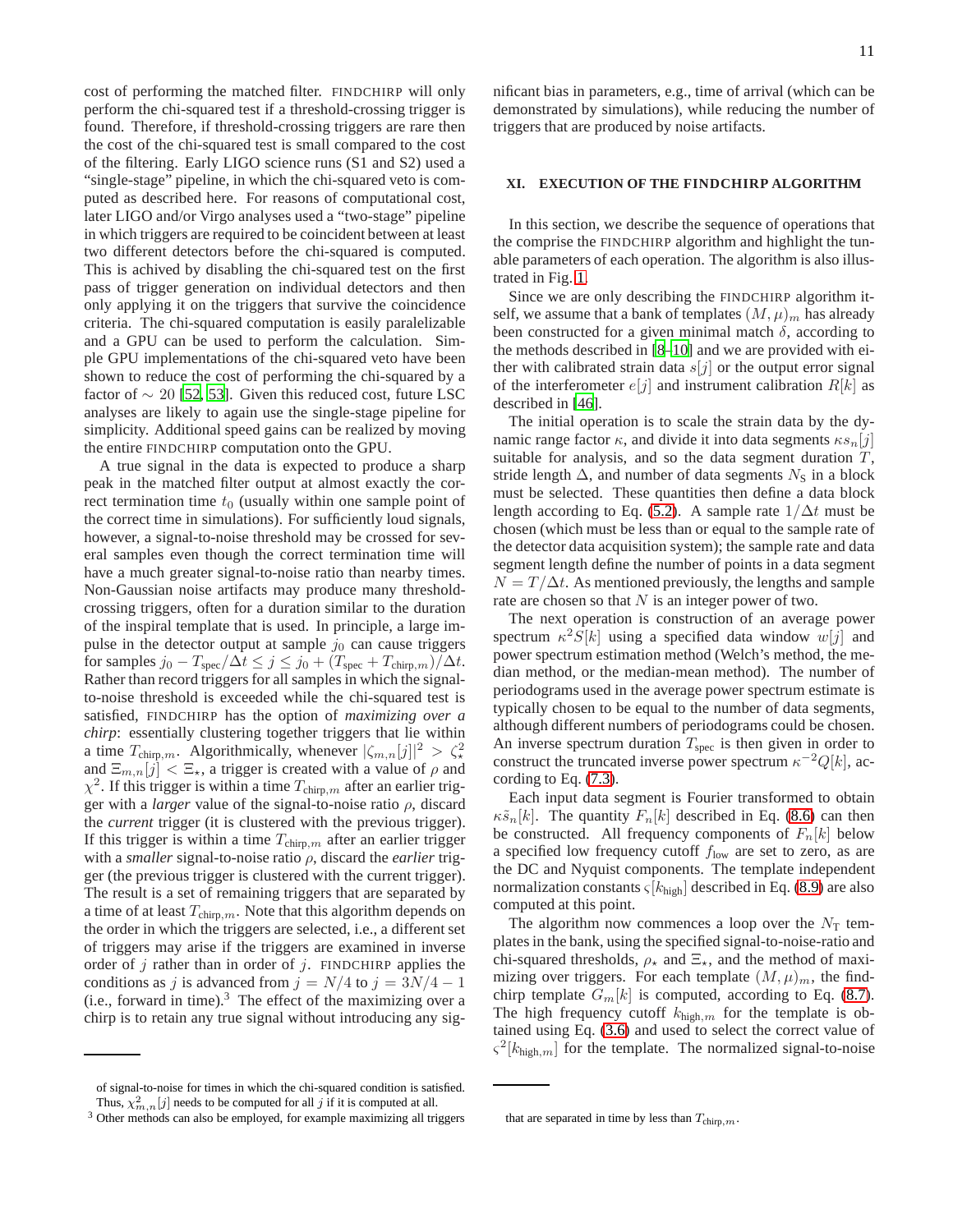threshold  $\zeta_{\star}$  is then computed for this template according to Eq. [\(8.13\)](#page-8-1).

An inner loop over the findchirp data segments is then entered. For each findchirp segment  $F_n[k]$  and findchirp template  $G_m[k]$  the filter output  $\zeta_{m,n}$  is computed according to Eq. [\(8.10\)](#page-8-0). The trigger selection algorithm described in Sec. [X](#page-9-1) is now used to determine if any triggers should be generated for this data segment and template, given the supplied thresholds and trigger maximization method. If necessary, the chisquared veto is computed at this stage, according to Eq. [\(9.4\)](#page-9-2) and the threshold given in Eq. [\(9.5\)](#page-9-3). If any triggers are generated, the template parameters  $(M, \mu)_m$  are stored, along with the termination time  $t_0$ , signal-to-noise ratio, effective distance  $\hat{D}_{\text{eff}},$  termination phase  $\hat{\phi}_0$ , chi-squared veto parameters, and the normalization constant  $\sigma_m^2$  of the trigger. The triggers are generated and stored to disk for later stages of the analysis pipeline.

The segment index  $n$  is then incremented and the loop over the data segments continues. Once all  $N<sub>S</sub>$  data segments have been filtered against the template, the template index  $m$  is incremented and the loop over templates continues until all  $N_T$ templates have been filtered against all  $N<sub>S</sub>$  data segments.

# **XII. CONCLUSION**

Profiling of the inspiral search code based on the FIND-CHIRP algorithm was performed on a 3 GHz Pentium 4 CPU with a 7 data segments of length 256 seconds. The data was read from disk, re-sampled from 16 384 Hz to 4096 Hz and filtered against a bank containing 474 templates using the FFTW package [\[48](#page-16-14)] to perform the discrete Fourier transforms; the resulting 1255 triggers were written out to disk. Of the 2909 seconds of execution time, 1088 seconds were spent performing complex FFTs required by the matched filter, and 1600 seconds performing the chi-squared veto. Of the time taken to perform the chi-squared veto, 1244 seconds are spent executing inverse FFTs. In total, 2300 seconds of the 2900 are spent doing FFTs, which means that the execution of the FINDCHIRP algorithm is FFT dominated, as desired.

In practice, the FINDCHIRP algorithm is only a part of the search for gravitational waves from binary inspiral. An inspiral analysis pipeline typically includes data selection, template bank generation, trigger generation using FINDCHIRP, trigger coincidence tests between multiple detectors, vetoes based on instrumental behavior, coherent combination of the optimal filter output from multiple detectors, and finally manual candidate followups. Pipelines vary between specific analyses and the topology of the analysis pipelines has evolved due to the specific demands of particular observing runs [\[13](#page-15-8)– [15,](#page-15-13) [17,](#page-15-14) [18,](#page-15-15) [20](#page-15-16)[–24\]](#page-15-9).

It is simple to modify the FINDCHIRP algorithm to use restricted post-Newtonian templates higher then second order by adding addition terms to the construction of the findchirp template phase in Eq. [\(8.5b\)](#page-8-5). The phasing equations used in the LSC implementation of FINDCHIRP are given in Appendix [E](#page-14-0) for completeness. Appendix [A](#page-11-0) described the modification of FINDCHIRP used to search for time-domain templates,

e.g. those based on post-Newtonian re-summation techniques, such as the effective one body (EOB) formalism [\[36](#page-16-3)]. These modifications cannot make use of the factorization used in the stationary phase templates, but they allow efficient re-use of the search code developed and tested for the frequency domain post-Newtonian templates.

### **Acknowledgments**

We would like to thank Stanislav Babak for several useful suggestions and corrections on this work. This work has been supported in part by the National Science Foundation Grants PHY-9728704, PHY-0071028, PHY-0099568, PHY-0200852, PHY-0701817, PHY-0847611, and PHY-0970074, and by the LIGO Laboratory coperative agreement PHY-0107417. Patrick Brady is also grateful to the Alfred P Sloan Foundation for support. Patrick Brady and Duncan Brown also thank and the Research Corporation Cottrell Scholars Program for support.

# <span id="page-11-0"></span>**Appendix A: Algorithm for templates generated in the time domain**

The optimization of the FINDCHIRP algorithm described above is dependent on the use of frequency domain restricted post-Newtonian waveforms as the template. It is a simple matter, however, to modify the algorithm (and hence the code used to implement the algorithm) so that an arbitrary waveform generated in the time domain  $h(t)$  may be used as the matched filter template. This allows use of inspiral templates such as the effective one body (EOB) [\[36\]](#page-16-3) waveforms. These waveforms have been tuned to numerical relativity simulations of coalescing black holes and have a higher overlap with higher mass signals in the sensitive band of the LIGO detectors [\[37](#page-16-4)]. In this Appendix, we describe the modifications necessary to use time domain templates in FINDCHIRP.

We assume that the desired template waveform is generated in the form

$$
h_{1 \text{Mpc},m}(t) = A_m(t - t_0) \cos [2\phi_0 + 2\phi_m(t - t_0)] \quad \text{(A1)}
$$

where  $t_0$  and  $\phi_0$  are the termination time and phase, as de-scribed in Sec. [III,](#page-1-1) and  $A_m(t)$  and  $\phi_m(t)$  are the particular amplitude and phase evolution for the  $m$ -th template in the bank. The bank may include parameterization over binary component spins as well as masses. The template waveform is generated from the low frequency cut off  $f_{\text{low}}$  and is normalized to the canonical distance of 1 Mpc. Recall the factorization of the matched filter output, given by Eq. [\(8.3\)](#page-7-0):

$$
\tilde{z}_{n,m}[k] = (\Delta f)^{-1} A_{1 \text{ Mpc},m} F_n[k] G_m[k]. \tag{A2}
$$

Since we are now only provided with the numerical value of the waveform as a function of time, we cannot perform the same factorization of the waveform as for stationary phase templates. Instead, to compute the findchirp data segment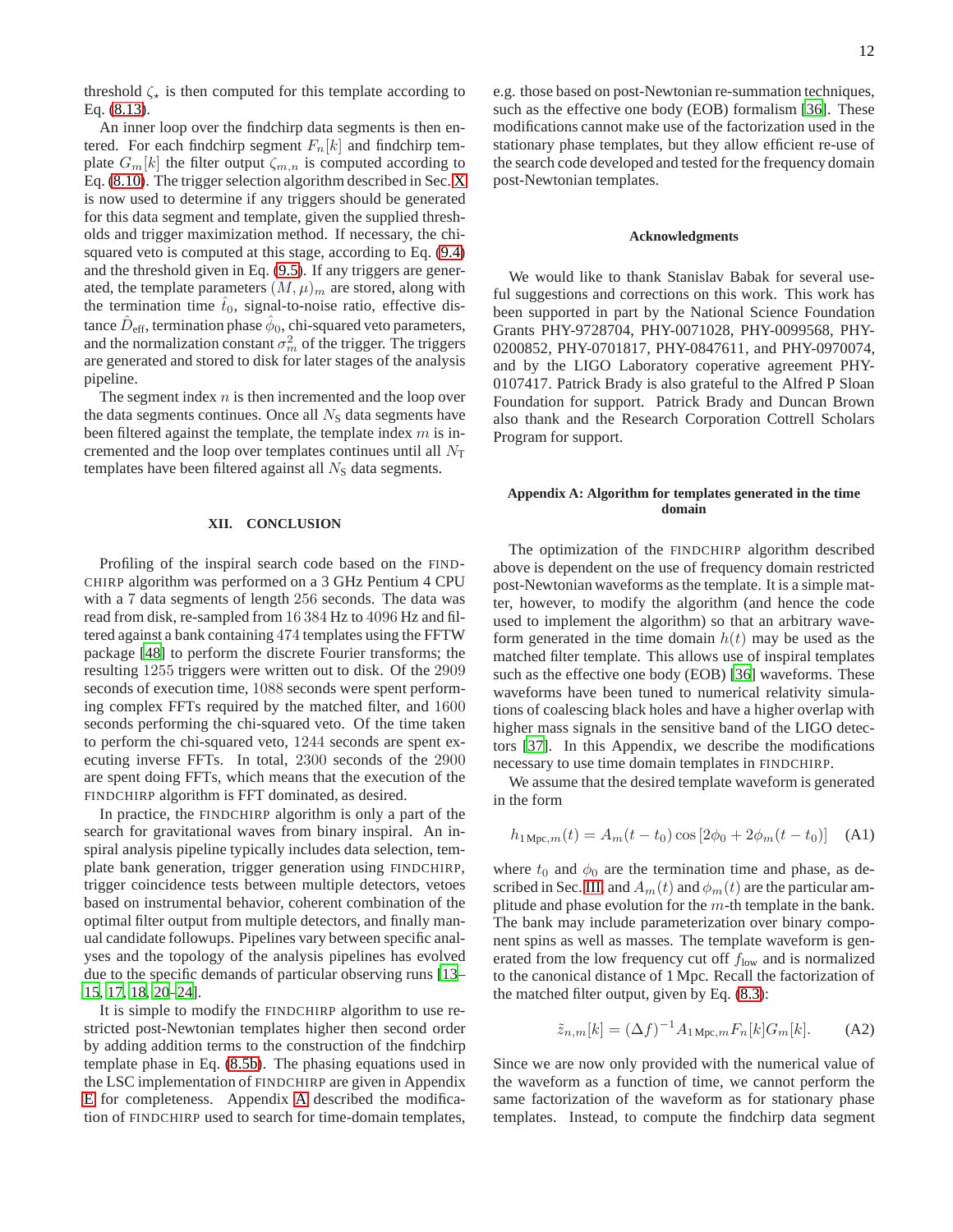$F_n[k]$ , we remove the template dependent amplitude by making the replacement  $k^{-7/6} \rightarrow 1$  in Eq. [\(8.6\)](#page-8-2). Similarly, the form of  $A_{1 \text{Mpc},m}$  is now much simpler, with  $A_{1 \text{Mpc},m} = 1$ .

To construct the findchirp template  $G_m[k]$ , we construct a segment of length  $N$  sample points and populate it with the discrete samples of the template waveform  $h_{1 \text{Mpc},m}[j]$ . The waveform is sampled at the sampling interval of the matched filter  $\Delta t$ . When we place the waveform in this segment, we must ensure that the termination of the waveform is placed at the sample point  $j = 0$ , i.e.  $t_0 = 0$ . For example, if the template is a post-Newtonian waveform generated in the time domain [\[39](#page-16-6)], then it is typical to end the waveform generation at the time which the frequency evolution of the waveform ceases to be monotonically increasing and not the time at which the gravitational wave frequency goes to infinity. Thus the last non-zero sample point of the generated template may *not* correspond to the formal time of coalescence. If the algorithm generating the waveform provides the FINDCHIRP algorithm a formal coalescence time, the waveform is placed so that the coalesecence time is at the last sample point in the segment. Any subsequent signal (such as merger and ringdown, in the case of EOB) is wrapped around to the start of the segment. If a formal coalescence time is not provided, the waveform is placed so that the last non-zero sample of the template is at the end of the segment. As discussed in Sec. [III,](#page-1-1) this causes some ambiguity in the meaning of the recorded arrival time, but as long as this is consistent between all detectors in the network, this is not a significant effect. After placing the waveform in the segment, we construct the discrete forward Fourier transform of the waveform, as described by Eq. [\(2.3\)](#page-1-0) and construct

$$
G_m[k] = \begin{cases} \Delta f \kappa \tilde{h}_{1 \text{Mpc},m}^*[k] & k_{\text{low}} \le k < k_{\text{high},m} \\ 0 & \text{otherwise.} \end{cases} \tag{A3}
$$

Finally, we construct the normalization constant

$$
\varsigma_m^2 = 4\Delta f \sum_{k=k_{\text{low}}}^{k_{\text{high},m}-1} \kappa^{-2} Q[k] |\kappa \tilde{h}_{1 \text{ Mpc},m}[k]|^2 \tag{A4}
$$

which is now dependent on the template parameters. Once we have constructed these quantities we may proceed with the FINDCHIRP algorithm described in Sec. [VIII](#page-7-2) and Sec. [IX](#page-8-6) to obtain the signal-to-noise ratio and the value of the chisquared veto for the particular template we have chosen. The computational operations required per template are increased by  $O(N \log N)$  for the additional real-to-half-complex forward FFT to construct  $\tilde{h}_{1 \text{ Mpc},m}$ , and  $O(N)$  operations to construct  $\varsigma_m^2$ .

### <span id="page-12-0"></span>**Appendix B: Bias in median power spectrum estimation**

Here we compute the bias  $\alpha$  of the median of a set of periodograms relative to the mean of a set of periodograms. We assume that the periodograms are obtained from Gaussian noise. In this Appendix, let us focus on one frequency bin of the periodogram, and for brevity we adopt the symbol  $x$  for the power in the frequency bin, that is, we define  $x_{\ell} = P_{\ell}[k]$ for  $\ell = 1, \ldots, n$ . (Here *n* is the number of periodograms in being averaged. It is either  $N<sub>S</sub>$  or  $N<sub>S</sub>/2$  depending on the choice of method.) Let  $f(x)$  be the distribution function for x. For Gaussian noise,  $f(x) = \mu^{-1} e^{-x/\mu}$  where

$$
\mu = \langle x \rangle = \int_0^\infty x f(x) dx \tag{B1}
$$

is the *population* mean of x. So  $\mu = \langle P[k] \rangle$ . The *population* median is defined by

$$
\frac{1}{2} = \int_0^{x_{1/2}} f(x) dx
$$
 (B2)

which yields

$$
x_{1/2} = \mu \ln 2. \tag{B3}
$$

Thus the bias of the population median is  $\alpha = \ln 2$ .

The *sample* mean is unbiased compared to the population mean. The sample mean is:

$$
\bar{x} = \frac{1}{n} \sum_{\ell=0}^{n} x_{\ell}.
$$
 (B4)

The expected value of  $\bar{x}$  is

$$
\langle \bar{x} \rangle = \frac{1}{n} \sum_{\ell=0}^{n} \langle x_{\ell} \rangle = \mu
$$
 (B5)

so  $\bar{x}$  is an unbiased estimator of  $\mu$ .

The *sample* median, however, does have a bias. The sample median is:

$$
x_{\text{med}} = \text{median}\{x_{\ell}\}.
$$
 (B6)

To compute the bias, we first need to obtain the probability distribution for the sample median.

For simplicity, assume now that  $n$  is odd. The probability of the sample median having a value between  $x_{\text{med}}$  and  $x_{\text{med}} + dx_{\text{med}}$  is proportional to the probability of one of the samples having a value between  $x_{\text{med}}$  and  $x_{\text{med}} + dx_{\text{med}}$  times the probability that half of the remaining samples are larger than  $x_{\text{med}}$  and the other half are smaller than  $x_{\text{med}}$ . Thus, the probability distribution for  $x_{\text{med}}$  is given by  $g(x_{\text{med}})$  where

$$
g(x_{\text{med}}) dx_{\text{med}} =
$$
  

$$
C[1 - Q(x_{\text{med}})]^m Q^m(x_{\text{med}}) f(x_{\text{med}}) dx_{\text{med}}.
$$
 (B7)

where  $m = (n - 1)/2$  is half of the remaining samples after one has been selected as the median. Here,  $Q(x)$  is the uppertail probability of  $x$ , i.e., the probability that a sample exceeds the value  $x$ :

$$
Q(x) = \int_{x}^{\infty} f(x) dx = e^{-x/\mu}
$$
 (B8)

where the second equality holds for the exponential distribution function corresponding to the power in Gaussian noise.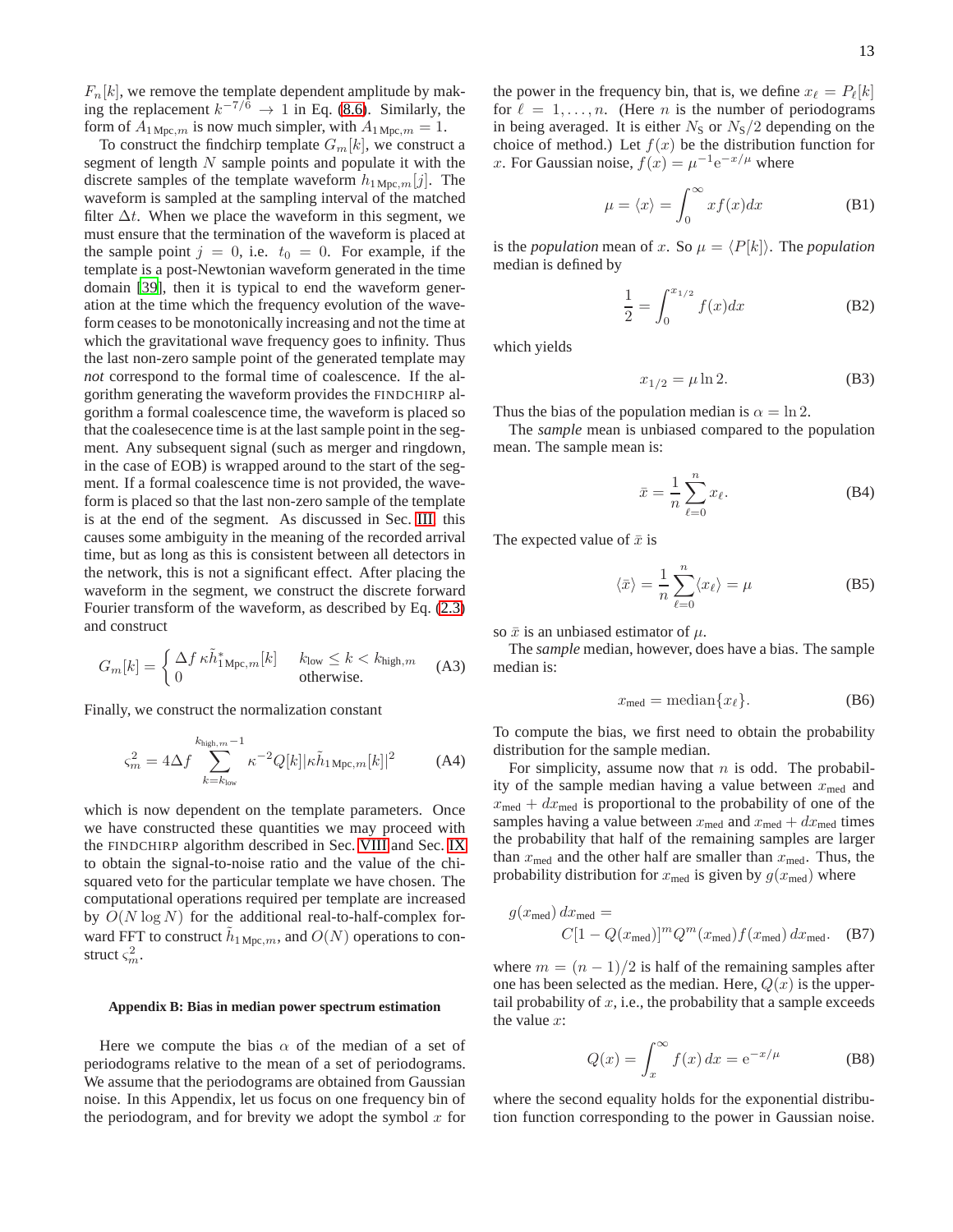The normalization factor  $C$  is a combinatoric factor which arises from the number of ways of selecting a particular sample as the median and then choosing half of the remaining points to be greater than this value. Thus it has the value of  $n$  (number of ways to select the median sample) times  $n-1 = 2m$  choose  $(n-1)/2 = m$  (number of ways of choosing half the points to be larger):

$$
C = n \times \binom{2m+1}{m} = \frac{1}{B(m+1, m+1)}
$$
 (B9)

This factor can also be obtained simply by normalizing the probability distribution  $g(x_{\text{med}})$ . To do so it is useful to make the substitution  $t = Q(x_{\text{med}})$  so that  $dt = f(x_{\text{med}}) dx_{\text{med}}$  and

$$
g(x_{\text{med}}) dx_{\text{med}} = g(t) dt = Ct^m (1-t)^m dt.
$$
 (B10)

Now that the probability distribution is known, we can compute the expected value for the median. Note that for the exponential probability distribution  $x_{\text{med}} = -\mu \ln t$ . Thus

$$
\langle x_{\text{med}} \rangle = -\mu \frac{1}{B(m+1, m+1)} \int_0^1 t^m (1-t)^m \ln t \, dt
$$
  
=  $\mu \times \sum_{\ell=1}^{2m+1} \frac{(-1)^{\ell+1}}{\ell}.$  (B11)

The bias factor is therefore

$$
\alpha = \sum_{\ell=1}^{n} \frac{(-1)^{\ell+1}}{\ell} \tag{B12}
$$

for odd *n*. This result makes sense: As  $n \to \infty$  the series approaches ln 2 which is the bias for the population median. However, for  $n = 1$ ,  $\alpha = 1$ , so there is no bias (the median is equal to the mean for one sample!).

### **Appendix C: Chi-squared statistic for a mismatched signal**

For simplicity we write the chi-squared statistic in the equivalent form [cf. Eq. [\(7.1\)](#page-6-1)]

$$
\chi^2[j] = \sum_{\ell=1}^p \frac{|z_{\ell}[j] - z[j]/p|^2}{\sigma^2/p} \tag{C1}
$$

where

$$
z_{\ell}[j] = 4\Delta f \sum_{k=k_{\ell-1}}^{k_{\ell}-1} \frac{\tilde{s}[k]\tilde{h}_{1\,\mathrm{Mpc}}^*[k]}{S[k]} e^{2\pi i j k/N},\tag{C2}
$$

$$
z[j] = \sum_{\ell=1}^{p} z_{\ell}[j],\tag{C3}
$$

and

$$
\sigma^2 = 4\Delta f \sum_{k=1}^{\lfloor (N-1)/2 \rfloor} \frac{|\tilde{h}_{1 \text{ Mpc}}[k]|^2}{S[k]}.
$$
 (C4)

For brevity we have dropped the indices  $n$  and  $m$ ; the explicit dependence on  $j$  will also be dropped hereafter. In this Appendix we further simplify the notation by adopting normalized templates  $\tilde{u}[k] = \tilde{h}_{1 \text{ Mpc}}[k]/\sigma$ . In terms of these templates we define the inner products

$$
(s, u)_{\ell} = 4\Delta f \sum_{k=k_{\ell-1}}^{k_{\ell}-1} \frac{\tilde{s}[k]\tilde{u}^*[k]}{S[k]} e^{2\pi ijk/N}
$$
 (C5)

for the p different bands, which are chosen so that  $(u, u)_{\ell} =$  $1/p$ , and the inner product

<span id="page-13-0"></span>
$$
(s, u) = \sum_{\ell=1}^{p} (s, u)_{\ell} = 4\Delta f \sum_{k=1}^{\lfloor (N-1)/2 \rfloor} \frac{\tilde{s}[k]\tilde{u}^*[k]}{S[k]}.
$$
 (C6)

With this notation, the signal-to-noise ratio is given by  $\rho^2 =$  $|(s, u)|^2$  and chi-squared statistic is

$$
\chi^2 = \sum_{\ell=1}^p \frac{|(s, u)_\ell - (s, u)/p|^2}{1/p}
$$
  
= -|(s, u)|^2 + p \sum\_{\ell=1}^p |(s, u)\_\ell|^2. (C7)

To see how the chi-squared statistic is affected by a strong signal (considerably larger than the noise), suppose that the detector output  $s[j]$  consists of the gravitational waveform  $av[j]$  where a specifies the amplitude of the gravitational wave. Here  $v[j]$  is also a normalized [in terms of the inner product of Eq. [\(C6\)](#page-13-0)] gravitational waveform that is not exactly the same as  $u[j]$ . The discrepancy between the two waveforms is given by the *mismatch*:

$$
\delta = 1 - |(v, u)|. \tag{C8}
$$

The mismatch is the fraction of the signal-to-noise ratio that is lost by filtering the true signal  $av[j]$  with the template  $u[j]$ compared to if the template  $v[j]$  were used. The chi-squared statistic is

$$
\chi^{2} = -a^{2} |(v, u)|^{2} + p a^{2} \sum_{\ell=1}^{p} |(v, u)_{\ell}|^{2}.
$$
  
\n
$$
\leq -a^{2} |(v, u)|^{2} + p a^{2} \sum_{\ell=1}^{p} (v, v)_{\ell} (u, u)_{\ell}
$$
  
\n
$$
= -\rho^{2} + a^{2} \leq 2\rho^{2} \delta
$$
 (C9)

where we have used the Schwarz inequality to obtain the second line and the normalization condition  $(u, u)_{\ell} = 1/p$  to obtain the third. Thus, the chi-squared statistic is offset by an amount that is bounded by twice the squared signal-to-noise ratio observed times the mismatch factor. There is no offset for a template that perfectly matched the signal waveform.

It can be shown [\[12\]](#page-15-7) that in the presence of a signal and Gaussian noise that  $\chi^2$  has a non-central chi-squared distribu-tion [\[59\]](#page-16-20) with  $\nu = 2p-2$  degrees of freedom and a non-central parameter  $\lambda \lesssim 2\rho^2 \delta$  (where now  $\lambda$  may possibly be slightly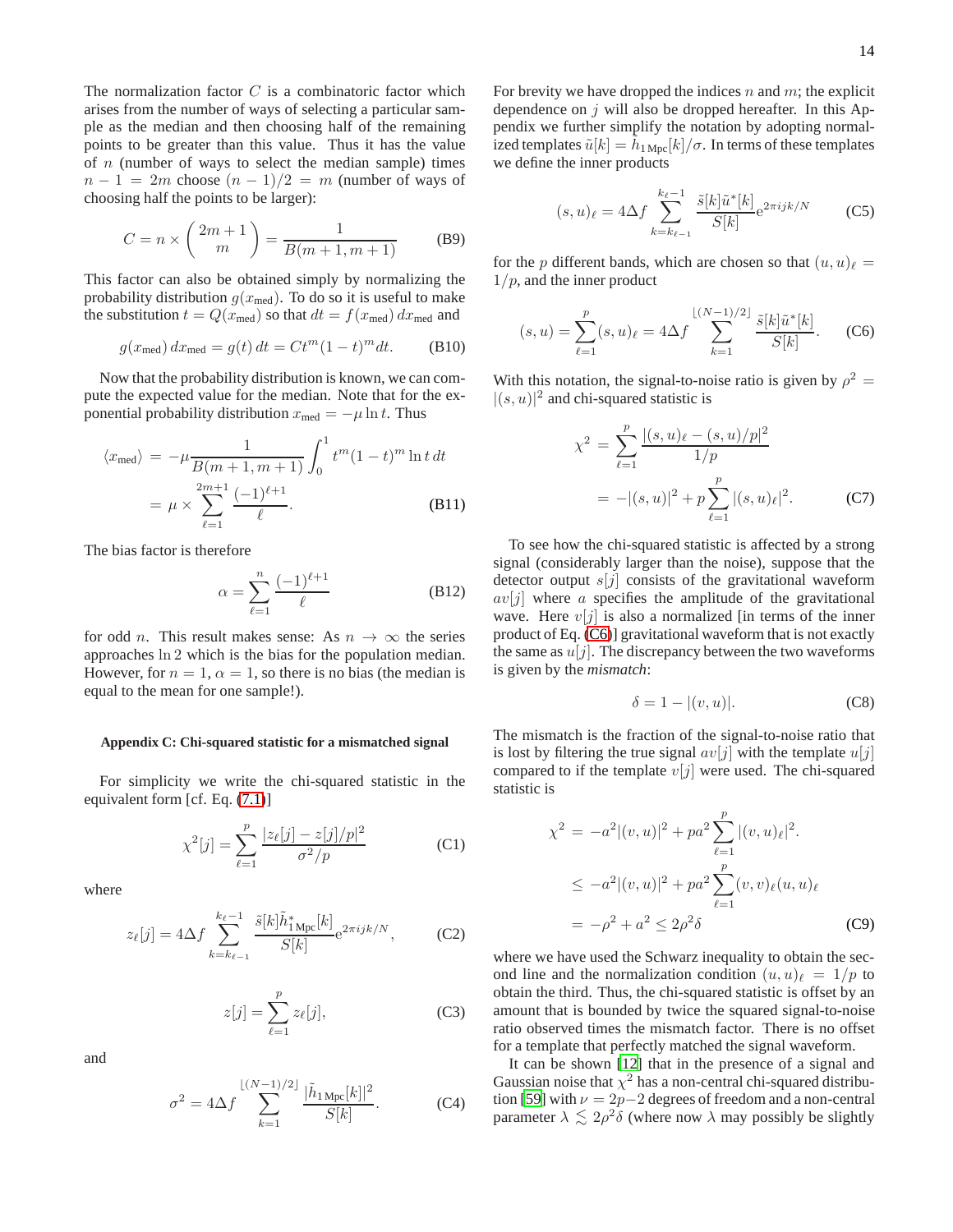greater than the 2δ times the *measured* signal-to-noise ratio squared owing to the presence of the noise). This distribution has a mean value of  $\nu + \lambda$  and a variance of  $2\nu + 4\lambda$ . We see then that the modified chi-squared statistic  $\Xi$  of Eq. [\(9.5\)](#page-9-3) has a mean of  $\lesssim 2$  and a variance of  $\lesssim (4 \text{ or } 8)/(p+\rho^2\delta)$  (4 when  $p \gg \rho^2 \delta$  and 8 when  $p \ll \rho^2 \delta$ ) for Gaussian noise. Thus we would expect to set a threshold on  $\Xi$  of  $\Xi_{\star} \sim$  a few.

### **Appendix D: Distance conventions**

The *effective distance*,  $D_{\text{eff}}$ , is a measure of the inverse amplitude of a gravitational wave signal produced in a detector. For a binary that is optimally located (directly above or below the detector) and oriented (where the binary's orbit is viewed face-on), the effective distance is equal to the *actual distance*, D. For a source that is not optimally located or oriented, the signal is weaker than one from an optimally located and oriented source at the same actual distance, and therefore the effective distance is greater than the actual distance.

If a signal from a system having a total mass  $M$ , a reduced mass  $\mu$ , and an effective distance  $D_{\text{eff}}$  is present in a detector's data stream, so that it induces a strain  $h(t)$  on the detector, then the *expected* signal-to-noise ratio found in a matched filter search is

$$
\varrho = \sqrt{4 \int_0^\infty \frac{|\tilde{h}(f)|^2}{S_n(f)} df}
$$

$$
= \left(\frac{1 \text{ Mpc}}{D_{\text{eff}}}\right) \sqrt{4 \mathcal{A}_{1 \text{ Mpc}}^2(M,\mu) \int_0^\infty \frac{f^{-7/3}}{S_n(f)} df} \quad (D1)
$$

if the data is filtered with a template that has exactly the same waveform parameters as the signal. A common source of confusion is the use of the term "signal-to-noise ratio" in reference to the matched filter output for a particular template,  $\rho_m(t)$ , as well as in reference to the measure of the strength of a signal relative to a detector's noise,  $\rho$ . The latter is called the *expected signal-to-noise ratio*, while the actual observed signal-to-noise ratio will differ owing to the presence of random noise as well as the possible mismatch between the true signal and the template used in filtering.

The effective distance is related to other distances that have become widely used in gravitational wave physics. The *horizon distance*, Dhor, is the effective distance of a particular source, a  $1.4 M_{\odot}$ –1.4  $M_{\odot}$  binary neutron star system, that would produce an expected signal-to-noise ratio  $\rho = 8$  signal. That is, the horizon distance is defined by

$$
D_{\text{hor}} = \frac{1 \text{ Mpc}}{\varrho} \sqrt{4 \mathcal{A}_{1 \text{ Mpc}}^2(M,\mu) \int_0^\infty \frac{f^{-7/3}}{S_n(f)} df} \qquad (D2)
$$

where  $\rho = 8$ ,  $M = 2.8 M_{\odot}$ , and  $\mu = 0.7 M_{\odot}$ . Horizon distance is therefore a measure of the sensitivity of a detector:

it depends on the integral of the inverse power spectral density with a frequency weighting of  $f^{-7/3}$ .

The *sense-monitor range* [\[60](#page-16-21)], R, is related to the horizon distance by  $\mathcal{R} = \mathcal{F}D_{\text{hor}}$  where  $\mathcal{F}^{-1} \simeq 2.2627$ .<sup>4</sup> It is called sense-monitor range after the popular data monitor SENSEMONITOR [\[61](#page-16-22)] that is run in the LIGO control rooms. The sense-monitor range represents not the farthest distance to which a detector is sensitive, but, rather, the radius of a sphere that would contain as many sources as the number that would produce an expected signal-to-noise ratio  $\rho = 8$  in a detector under the assumption of a homogeneous distribution of sources having random orientations. Specifically, suppose that there are  $N_{\text{hor}}$  sources homogeneously distributed in a sphere of radius  $D<sub>hor</sub>$ . Each of these sources has an effective distance  $D_{\text{eff}}$  (which is always greater than or equal to its actual distance  $D$ ). The number  $N_{\text{det}}$  of these sources that are detectable (i.e., which would produce an expected signal-tonoise ratio  $\rho = 8$ ) is simply the number of the sources that have  $D_{\text{eff}} \leq D_{\text{hor}}$ ; the quantity  $\mathcal{F}^3 = N_{\text{det}}/N_{\text{hor}}$  is the fraction of the universe within the horizon distance that is actually probed by the detector. (Note that  $\mathcal F$  is *not* equal to  $5^{-1/2}$ , as it is often mistaken to be.)

While the actual distance,  $D$ , is a physical parameter of a source, the effective distance  $D_{\text{eff}}$  is related to the inverse of the strain amplitude seen in a detector. The horizon distance  $D<sub>hor</sub>$  and sense-monitor range  $R$ , on the other hand, are not related to an actual source but rather are measures of the sensitivity of the detector. The horizon distance is a representation of the maximum distance to which a detector can see while the sense-monitor range describes the volume that may be surveyed by a detector.

Finally, Ref. [\[62\]](#page-16-23) defines a distance quantity which is useful in the computation of rate limits on coalescing binaries [\[63](#page-16-24)]. If inspiral signal observed in the detector does not terminate in the sensitive band of the detector (as is the case for  $M \lesssim 10 M_{\odot}$  binaries in Initial LIGO), then it follows from Eq. [\(3.4b\)](#page-2-2) that the amplitude of the waveform is proportional to  $\mathcal{M}^{-5/6}D_{\text{eff}}$ . For the purpose of computing the efficiency of a seach, it is convenient to define the *chirp distance*

$$
D_{\rm c} = \left(\frac{\mathcal{M}_{\rm BNS}}{\mathcal{M}}\right)^{-5/6} D_{\rm eff},\tag{D3}
$$

where  $M_{BNS}$  is the chirp mass of a binary with  $m_1 = m_2 =$  $1.4M_{\odot}$ .

## <span id="page-14-0"></span>**Appendix E: Extension to higher post-Newtonian orders**

Extending to the FINDCHIRP algorithm to use higher post-Newtonian orders is straighforward. At 3.5 post-Newtonian order, the expression for the chirp time given by Eq. [\(3.5a\)](#page-3-2) becomes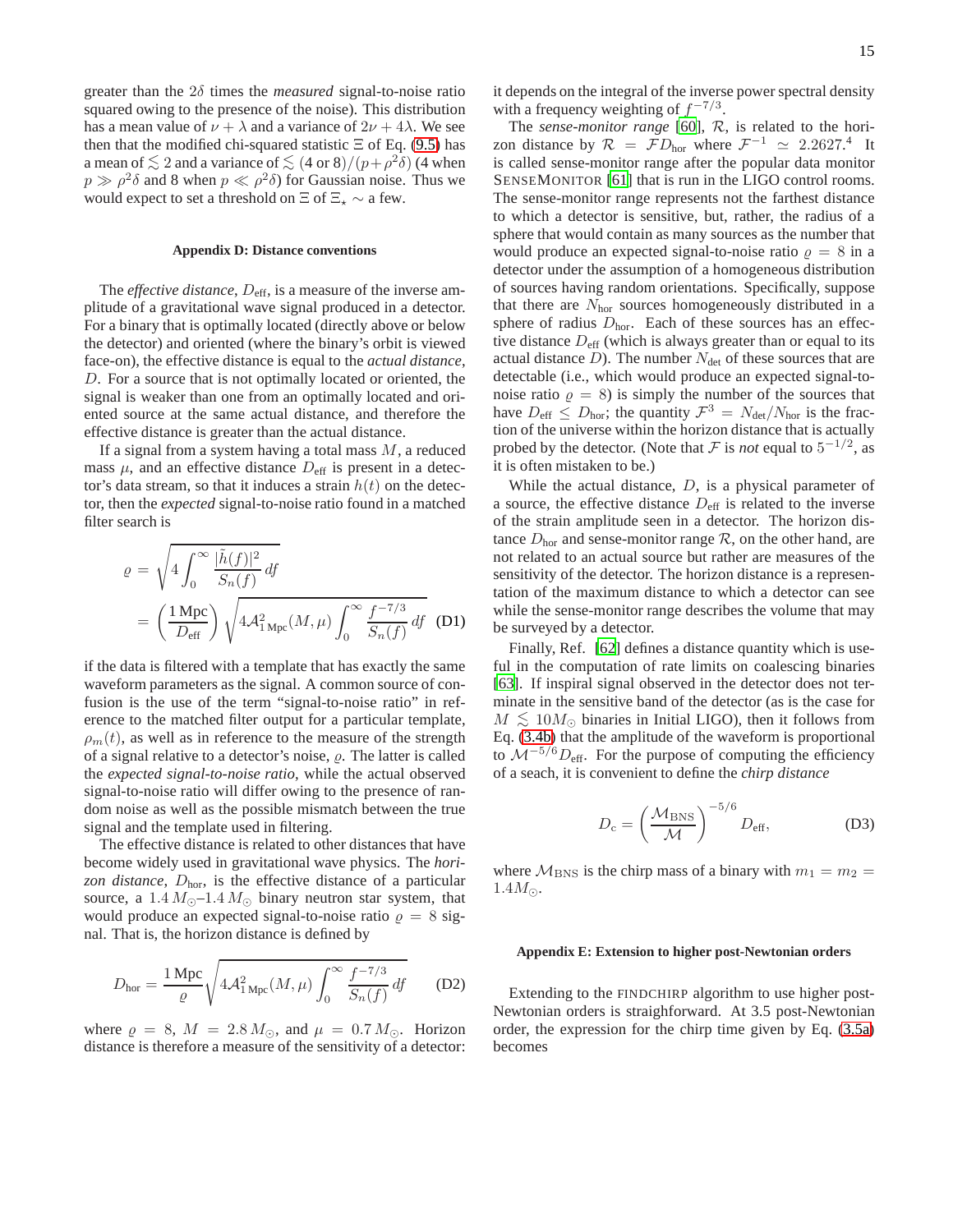$$
T_{\text{chirp}} = \frac{5}{256\eta} \frac{GM}{c^3} \left\{ v_{\text{low}}^{-8} + \left( \frac{743}{252} + \frac{11}{3} \eta \right) v_{\text{low}}^{-6} - \frac{32}{5} \pi v_{\text{low}}^{-5} + \left( \frac{3058673}{508032} + \frac{5429}{504} \eta + \frac{617}{72} \eta^2 \right) v_{\text{low}}^{-4} + \left( \frac{13}{3} \eta - \frac{7729}{252} \right) \pi v_{\text{low}}^{-3} + \left[ \frac{6848 \gamma_{\text{E}}}{105} - \frac{10052469856691}{23471078400} + \frac{128 \pi^2}{3.0} + \left( \frac{3147553127}{3048192} - \frac{451 \pi^2}{12} \right) \eta - \frac{15211}{1728} \eta^2 + \frac{25565}{1296} \eta^3 + \frac{6848}{105} \ln(4 v_{\text{low}}) \right\} v_{\text{low}}^{-2} + \left( \frac{14809}{378} \eta^2 - \frac{75703}{756} \eta - \frac{15419335}{127008} \right) \pi v_{\text{low}}^{-1} \}
$$
\n(E1)

and the stationary phase approximation to 3.5 post-Newtonian order is given by Eqs. [\(3.4a\)](#page-2-1) and [\(3.4b\)](#page-2-2) with the stationary phase function extended to include higher post-Newtonian terms

$$
\Psi(f; M, \mu) = 2\pi f t_0 - 2\phi_0 - \frac{\pi}{4} \n+ \frac{3}{128} \frac{1}{\eta} v^{-5} \left\{ 1 + \left( \frac{3715}{756} + \frac{55}{9} \eta \right) v^2 - 16\pi v^3 + \left( \frac{15293365}{508032} + \frac{27145}{504} \eta + \frac{3085}{72} \eta^2 \right) v^4 \right. \n+ \left( \frac{38645}{756} - \frac{65}{9} \eta \right) \left[ 1 + 3 \ln \left( \frac{v}{v_0} \right) \right] \pi v^5 \n+ \left[ \frac{11583231236531}{4694215680} - \frac{640}{3} \pi^2 - \frac{6848}{21} \gamma_E - \frac{6848}{21} \ln(4v) \right. \n+ \left( -\frac{15737765635}{3048192} + \frac{2255}{12} \pi^2 \right) \eta + \frac{76055}{1728} \eta^2 - \frac{127825}{1296} \eta^3 \right] v^6 \n+ \left( \frac{77096675}{254016} + \frac{378515}{1512} \eta - \frac{74045}{756} \eta^2 \right) \pi v^7 \bigg\},
$$
\n(B2)

where  $\gamma_E \approx 0.577216$  is the Euler constant, and v is the post-Newtonian parameter given by Eq. [\(3.4d\)](#page-2-3). Here  $v_0$  is an arbitrary reference value for the post-Newtonain parameter, which is normally taken to be  $v_0 = 1$ .

- <span id="page-15-0"></span>[1] C. W. Helstrom, *Statistical Theory of Signal Detection*, 2nd ed. (Permagon, London, 1968).
- <span id="page-15-1"></span>[2] P. C. Peters and J. Mathews, Phys. Rev. **131**, 435 (1963).
- <span id="page-15-2"></span>[3] K. S. Thorne in *Three hundred years of gravitation*, editor S. W. Hawking and W. Israel. (Cambridge University Press, 1987).
- <span id="page-15-3"></span>[4] B. Abbott et al., Rept. Prog. Phys. 72, 076901 (2009).
- <span id="page-15-4"></span>[5] F. Acernese et al., Classical Quantum Gravity 25, 184001 (2008).
- <span id="page-15-5"></span>[6] B. S. Sathyaprakash and S. V. Dhurandhar, Phys. Rev. D **44**, 43819 (1991).
- [7] R. Balasubramanian, B. S. Sathyaprakash, S. V. Dhurandhar, Phys. Rev. D **53**, 3033 (1996).
- <span id="page-15-20"></span>[8] B. J. Owen, Phys. Rev. D **53**, 6749 (1996).
- [9] B. J. Owen and B. S. Sathyaprakash, Phys. Rev. D **60**, 022002 (1999).
- <span id="page-15-21"></span>[10] S. Babak et al. Phys. Rev. D **60**, 5477 (2006)
- <span id="page-15-6"></span>[11] T. Cokelaer Phys. Rev. D **76**, 102004 (2007)
- <span id="page-15-7"></span>[12] B. Allen, Phys. Rev. D **71**, 062001 (2005).
- <span id="page-15-8"></span>[13] LIGO Scientific Collaboration, B. Abbott *et al.*, Phys. Rev. D **69**, 122001 (2004).
- [14] Abbott B et al., Phys. Rev. D **72** 082001 (2005).
- <span id="page-15-13"></span>[15] Abbott B et al., Phys. Rev. D **72** 082002 (2005).
- [16] Abbott B et al., Phys. Rev. D **73** 102002 (2006).
- <span id="page-15-14"></span>[17] Abbott B et al., Astrophys J **681** 1419–1430 (July 2008).
- <span id="page-15-15"></span>[18] Abbott B et al., Phys. Rev. D **77** 062002 (2008).
- [19] Beauville F et al., Classical Quantum Gravity **25** 045001

(2008).

- <span id="page-15-16"></span>[20] Abbott B P et al., Phys. Rev. D **79** 122001 (2009).
- [21] Abbott B P et al., Phys. Rev. D **80** 047101 (2009).
- [22] Abadie J et al., Astrophys J **715** 1453–1461 (2010).
- [23] Abadie J et al., Phys. Rev. D **82** 102001 (2010).
- <span id="page-15-9"></span>[24] Abadie J et al., Phys. Rev. D **84** 122005 (2011).
- <span id="page-15-10"></span>[25] Arnaud K A et al., Classical Quantum Gravity **24** S529–S540 (2007).
- [26] Brown Duncan A, Crowder Jeff, Cutler Curt, Mandel Ilya, and Vallisneri Michele, Classical Quantum Gravity **24** S595–S606 (2007).
- <span id="page-15-11"></span>[27] Babak Stanislav et al., Classical Quantum Gravity **25** 114037 (2008).
- <span id="page-15-12"></span>[28] Aylott Benjamin et al., Classical Quantum Gravity **26** 165008 (2009).
- <span id="page-15-17"></span>[29] Brown Duncan A et al., *Searching for Gravitational Waves from Binary Inspirals with LIGO*, Class Quant Grav **21** S1625– S1633 (2004)
- [30] D. A. Brown (for the LIGO Scientific Collaboration), Classical Quantum Gravity **22** S1097–S1108 (2005)
- <span id="page-15-18"></span>[31] Brown D A et al., in Ian J. Taylor, Ewa Deelman, Dennis Gannon, and Matthew S. Shields, editors, Workflows for e-Science, chapter 5, pages 41–61, (Springer-Verlag) (2006)
- <span id="page-15-19"></span>[32] D. A. Brown, "Searching for gravitational radiation from black hole MACHOs in the galactic halo", Ph.D. Thesis, University of Wisconsin–Milwaukee (2004).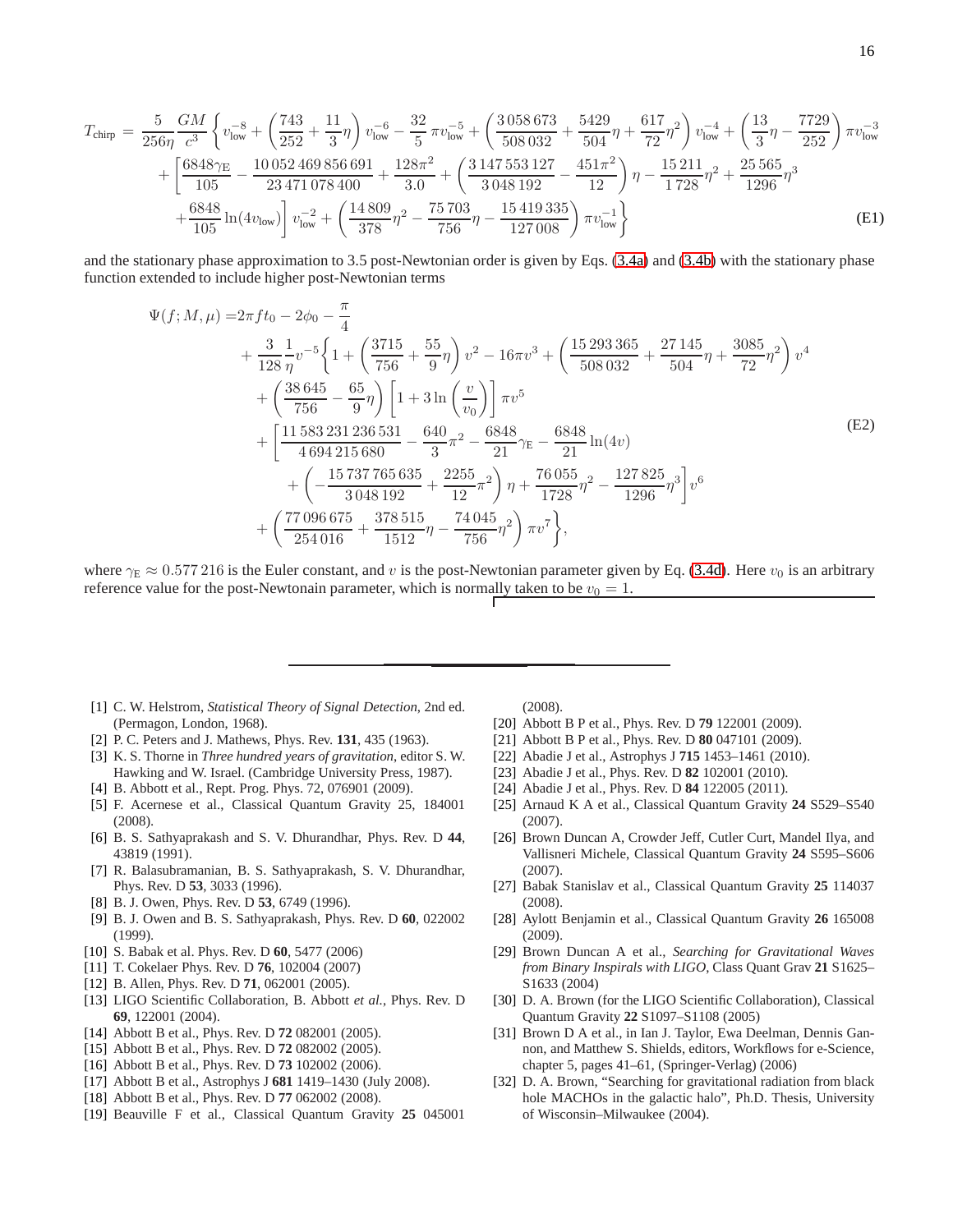- <span id="page-16-0"></span>[33] LSC Algorithm Library LAL, http://www.lscgroup.phys.uwm.edu/daswg/projects/lal.html.
- <span id="page-16-1"></span>[34] L. Blanchet, Living Reviews in Relativity, **9**, 4, (2006).
- <span id="page-16-2"></span>[35] A. Buonanno, B. Iyer, E. Ochsner, Y. Pan and B. S. Sathyaprakash Phys. Rev. D **80**, 084043 (2009).
- <span id="page-16-3"></span>[36] A. Buonanno and T. Damour Phys. Rev. D **59**, 084006 (1999).
- <span id="page-16-4"></span>[37] Y. Pan et al. "Inspiral-merger-ringdown multipolar waveforms of nonspinning black-hole binaries using the effective-onebody formalism." arXiv.1106.1021.
- <span id="page-16-5"></span>[38] L. Blanchet, T. Damour, B. R. Iyer, C. M. Will, and A. G. Wiseman, Phys. Rev. Lett. **74**, 3515 (1995).
- <span id="page-16-6"></span>[39] L. Blanchet, B. R. Iyer, C. M. Will, and A. G. Wiseman, Classical Quantum Gravity **13**, 575 (1996).
- <span id="page-16-7"></span>[40] W. G. Anderson, P. R. Brady, J. D. E. Creighton, and E. E. Flanagan, Phys. Rev. D **63**, 042003 (2001); W. Anderson, P. Brady, D. Chin, J. Creighton, K. Riles, and J. Whelan "Beam pattern response functions and times of arrival for Earthbound interferometer," LIGO technical document LIGO-T010110-00-Z [http://www.lsc-group.phys.uwm.edu/daswg/docs/technical/T010110.pdf.](http://www.lsc-group.phys.uwm.edu/daswg/docs/technical/T010110.pdf) data" (in preparation).
- [41] C. Cutler and E. F. Flanagan, Phys. Rev. D **49**, 2658 (1994).
- <span id="page-16-8"></span>[42] Y. Pan et al., Phys. Rev. D **77**, 024014 (2008).
- <span id="page-16-9"></span>[43] M. Boyle, D. A. Brown and L. Pekowsky, Classical Quantum Gravity **26** 114006 (2009).
- <span id="page-16-10"></span>[44] A. Buonanno et al., Phys. Rev. D **76**, 104049 (2007).
- <span id="page-16-11"></span>[45] LIGO Scientific Collaboration, B. Abbott *et al.*, Nucl. Instrum. Methods Phys. Res. A **517**, 154 (2004).
- <span id="page-16-12"></span>[46] R. Adhikari, G. González, M. Landry, and B. O'Reilly, Class. Quant. Grav. **20**, S903 (2003).
- <span id="page-16-13"></span>[47] X. Siemens, B. Allen, J. Creighton, M. Hewitson, and M. Landry, Classical Quantum Gravity **21**, S1723 (2004).
- <span id="page-16-14"></span>[48] M. Frigo and S. G. Johnson, computer code FFTW, http:// www.fftw.org.
- <span id="page-16-15"></span>[49] P. D. Welch, IEEE Trans. Audio Electroacoust., **AU-15**, 70,

(1967).

- <span id="page-16-16"></span>[50] W. H. Press, S. A. Teukolsky, W. T. Vetterling, and B. P. Flannery, *Numerical Recipes in C: the art of scientific computing*, 2nd ed. (Cambridge University Press, Cambridge, 1992) Section 13.4.
- <span id="page-16-17"></span>[51] LIGO Scientific Collaboration, B. Abbott *et al.*, "First all-sky upper limits from LIGO on the strength of periodic gravitational waves using the Hough transform" (in preparation).
- <span id="page-16-18"></span>[52] S. K. Chung, L. Wen, D. Blair, K. Cannon, and A. Datta, Classical Quantum Gravity **27**, 135009, (2010).
- <span id="page-16-19"></span>[53] Karsten Weisner, private communication.
- [54] A. Pai, S. Dhurandhar, and Sukanta Bose, Phys. Rev. D. **64** 042004 (2001).
- [55] A. Buonanno, Y. Chen, and M. Vallisneri, Phys.Rev. D. **67** 024016 (2003).
- [56] A. Buonanno, Y. Chen, and M. Vallisneri, Phys.Rev. D. **67** 104025 (2003).
- [57] LIGO Scientific Collaboration, B. Abbott *et al.*, "Search for gravitational waves from binary black hole inspirals in LIGO
- <span id="page-16-24"></span><span id="page-16-23"></span><span id="page-16-22"></span><span id="page-16-21"></span><span id="page-16-20"></span>
	- [58] T. Damour, B. R. Iyer, B.S. Sathyaprakash, Phys.Rev. D **57** 885 (1998).
	- [59] M. Zelen and N. C. Severo, "Probability Functions" in *Handbook of Mathematical Functions*, edited by M. Abramowitz and I. A. Stegun, chap. 26, p. 925 (Dover, New York, 1964).
	- [60] L. S. Finn and D. F. Chernoff, Phys. Rev. D **47**, 2198 (1993).
	- [61] K. C. Schlaufman and P. J. Sutton, computer code SENSEMON-ITOR, LIGO Project, (2002).
	- [62] P. R. Brady and S. Fairhurst, Classical Quantum Gravity **25**, 105002, (2008).
	- [63] R. Biswas, P. R. Brady, J. D. E. Creighton, and S. Fairhurst, Classical Quantum Gravity **26**, 175009, (2009).